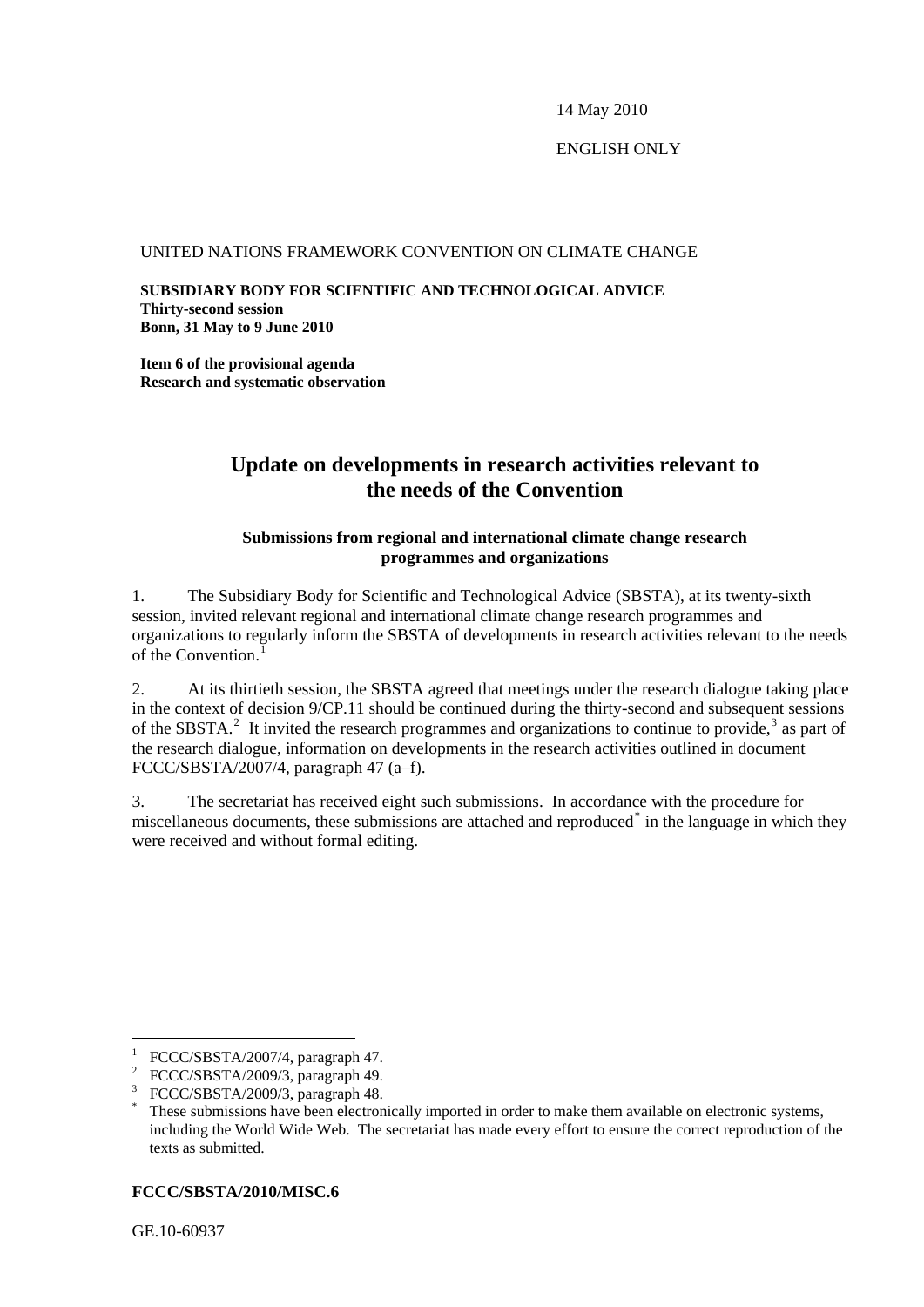## **CONTENTS**

 *Page* 

| 1. | ASIA-PACIFIC NETWORK FOR GLOBAL CHANGE RESEARCH                                   | $\overline{3}$ |
|----|-----------------------------------------------------------------------------------|----------------|
| 2. | <b>DIVERSITAS</b>                                                                 | 6              |
| 3. | <b>EARTH SYSTEM SCIENCE PARTNERSHIP</b>                                           | 8              |
| 4. | GLOBAL CHANGE SYSTEM FOR ANALYSIS, RESEARCH<br>AND TRAINING (START)               | 10             |
| 5. | INTER-AMERICAN INSTITUTE FOR GLOBAL CHANGE<br><b>RESEARCH</b>                     | 11             |
| 6. | INTERNATIONAL GEOSPHERE-BIOSPHERE PROGRAMME                                       | 14             |
| 7. | INTERNATIONAL HUMAN DIMENSIONS PROGRAMME ON<br><b>GLOBAL ENVIRONMENTAL CHANGE</b> | 17             |
| 8. | WORLD CLIMATE RESEARCH PROGRAMME                                                  | 20             |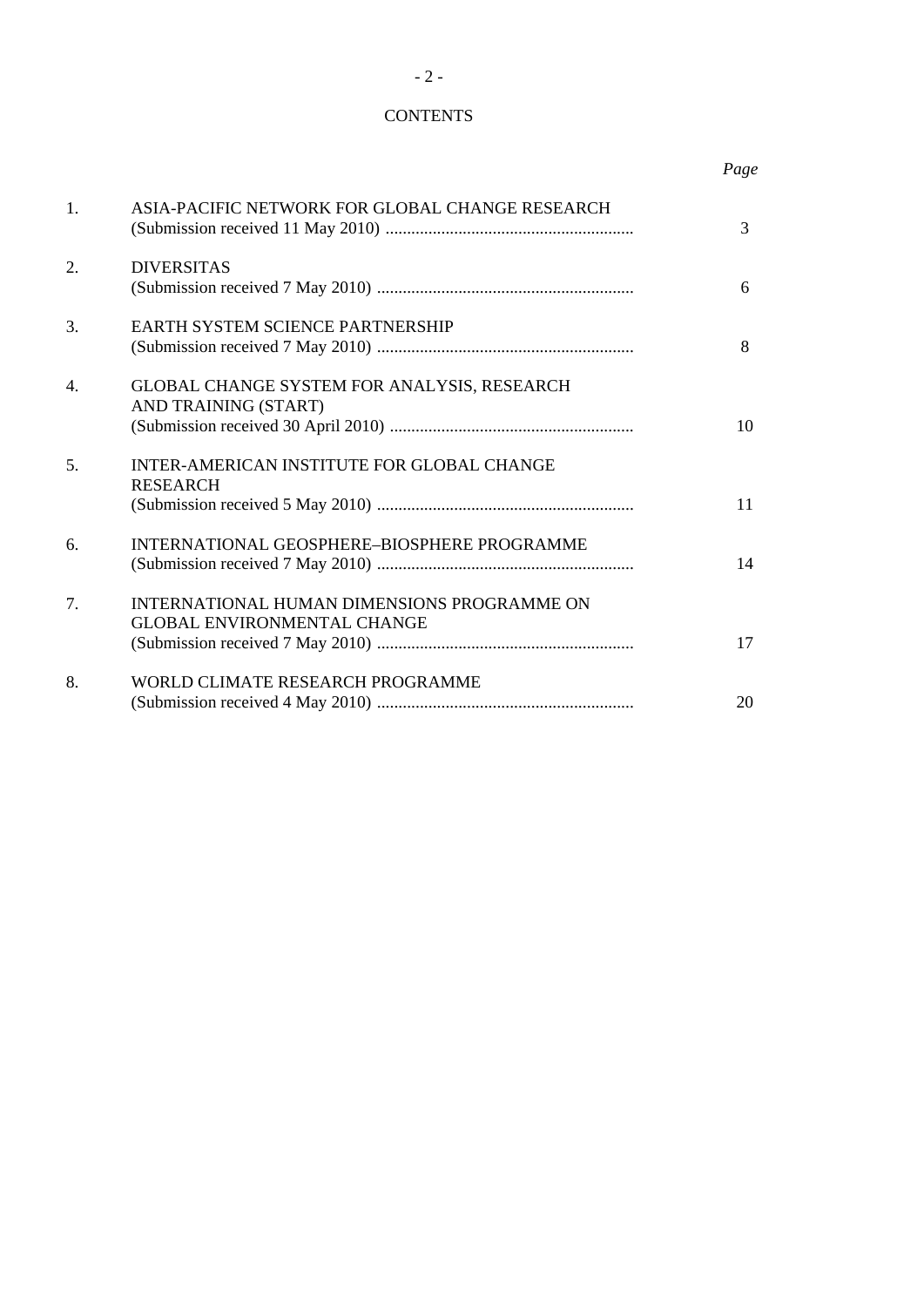#### PAPER NO. 1: ASIA-PACIFIC NETWORK FOR GLOBAL CHANGE RESEARCH

#### **Acknowledgment:**

The APN welcomes and appreciates the continuing opportunity to inform, and engage in a dialogue with, SBSTA on issues of global change research, capacity development and science-policy interfacing mechanisms within the Asia-Pacific region that is relevant to the convention. The present brief summarises some of the relevant activities undertaken by APN to address some of the issues outlined in the recently published document **FCCC/SBSTA/2010/MISC.4**. regards those topics for discussion at the dialogue meeting to take place during SBSTA 32, taking into account developments in research activities outlined in document **FCCC/SBSTA/2007/4, Paragraph 47 (a–f)**.

#### **APN Third Strategic Phase**:

Having dynamically progressed into its Third Strategic Phase (2010-2015), APN fosters the understanding of global environmental change by conducting regional research through collaboration and capacity development. APN's activities, as outlined in its [Third Strategic Plan,](http://www.apn-gcr.org/newAPN/resources/evaluationReportAndStrategicPlan/thirdStrategicPlan.pdf) promote research that improves understanding of the physical, biological and human dimensions of change in the Earth system and science that informs adaptation and mitigation decision-making in the following specific areas:

- Climate Change and Climate Variability;
- Ecosystems, Biodiversity, and Land Use;
- Changes in the Atmospheric, Terrestrial and Marine Domains; and
- Resources Utilisation and Pathways for Sustainable Development

APN serves the scientific and decision-making communities and other users in the Asia-Pacific region. APN invests in the identification of existing methodologies and the development of new methodologies and tools to improve the effectiveness of necessary scientific knowledge transfer to decision-makers in Asia-Pacific communities.

#### **APN New Initiatives:**

First, in response to UN-REDD and REDD+ and the issues outlined in the Copenhagen Accord, the APN, through funding secured from the Ministry of the Environment, Japan (MoEJ), launched, in April 2010, a call for focussed activities Theme 2 of the APN's Science Agenda on Ecosystems, Biodiversity and Land Us . This not only covers areas related to Forestry and REDD+, but also other issues in the Land Use, Land-Use Change and Forestry (LULUCF) Sector under the Convention. Please refer to (a).

Second, recognising the interconnectivity of climate change and sustainable development, the promotion of green growth, resources utilisation and establishing sound material cycle societies, the MoEJ is also providing funding for focussed activities in Theme 4 of the APN's Science Agenda: Resources Utilisation and Pathways for Sustainable Development. Please see (b).

Under both themes (a) and (b) below, projects will have characteristics that include:

- Promoting and strengthening *interdisciplinary regional global change research*, particularly addressing novel research, and/or identifying key gaps via synthesis and assessment work;
- identifying and developing existing and/or new methodologies for capacity development, particularly in *effective transfer of scientific know-how and technology* to user communities, both science and non-science;
- *Strengthening interfaces between science and policy* communities and society in general for effective pathways to sustainable development;
- *Encouraging initiatives from developing nations* for place-based, integrative research activities; and
- *Aligning* with programmes of the global change community.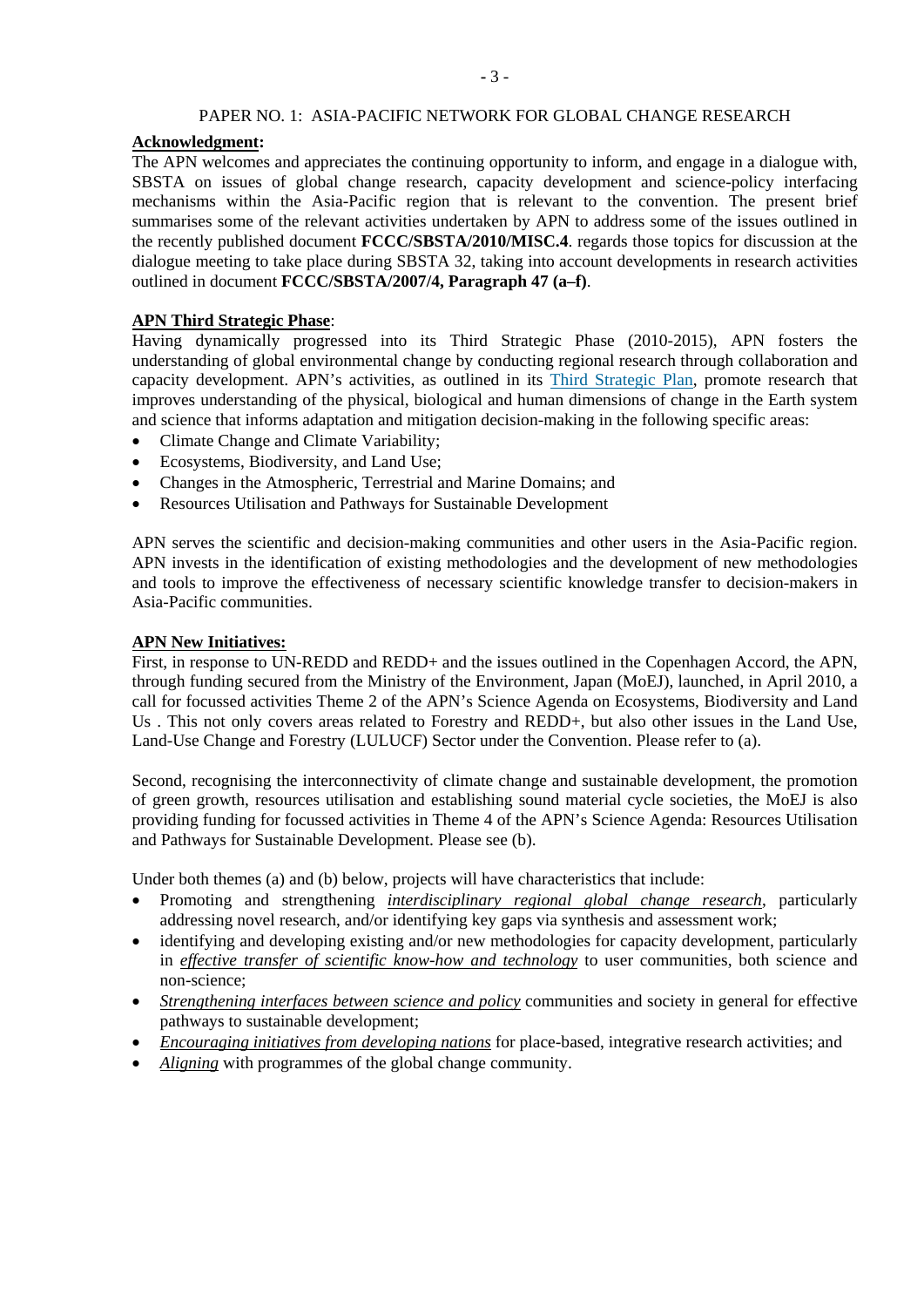(a) Reducing Emissions from Deforestation and Forest Degradation, Conservation of Forest Carbon Stocks, Sustainable Management of Forests, and Enhancement of Forest Carbon Stocks (REDD+)

While previous approaches to curb global deforestation have met with very limited success, REDD+ provides a new framework to allow developing countries to break this historic trend. As has been pointed out<sup>[1](#page-3-0)</sup>, REDD+ could simultaneously address climate change, while conserving biodiversity and sustaining vital ecosystem services, all issues of which are considered areas of relevance under the current scientific agenda of the APN. An effective REDD+ mechanism needs to simultaneously address carbon emissions and removals, biodiversity, ecosystem services and rural poverty alleviation. Above all else, it must help assure sustainable livelihoods for forest-dependent communities.

Specific projects envisaged under this new initiative might include:

- Understanding the basic concepts of REDD+, and understanding the methodologies for developing REDD+ projects (e.g. identification of drivers of deforestation and forest degradation, identification of REDD+ activities, establishment of forest reference emission levels and forest reference levels) and for implementing REDD+ activities;
- Building capacities to use the most recent IPCC guidance and guidelines as a basis for estimating anthropogenic emissions and removals, and establishing robust and transparent national forest monitoring systems;
- Using a combination of remote sensing and ground-based forest carbon inventory approaches; and
- Other related areas of forest carbon sequestration and dynamics, sustainable forest management practices, engagement of indigenous peoples and local communities in forest monitoring and reporting, forest conservation and biodiversity, etc.

(b) Resources Utilisation and Pathways for Sustainable Development: Reduce, Reuse, Recycle (3Rs) and Material Flow

In countries within the Asia-Pacific region, scientific knowledge, which is accepted these days as being the main basis to underpin policy- and decision-making, is important to realise the objective of establishing a sound material cycle society, particularly for resource utilisation that promotes sustainable, green growth. However, in order to undertake such an initiative, decisions must be made based on sound scientific evidence, much of which is lacking in the Asia-Pacific region, particularly in developing countries.

It is with this that the APN wishes to promote scientific research and capacity development that might encompass the following activities:

- Understanding the current status of scientific research activities and needs regarding material cycle, efficient resources utilization, and resource and material management;
- Understanding of regional and transboundary flow of materials, resources and wastes;
- Development and analysis of material flow accounting in developing countries and/or Asia and the Pacific region
- Estimation and analysis of indicators on sound material cycle such as resource efficiency, resource productivity in developing countries in the Asia-Pacific region; and
- Understanding the current status of 3R activities (reduce, reuse, recycle) and their effectiveness on the environment, economics and society in the Asia-Pacific region

l

<span id="page-3-0"></span><sup>1</sup> Global Canopy Programme '*Little [REDD](http://www.globalcanopy.org/themedia/file/PDFs/LRB_lowres/lrb_en.pdf)‐Plus Book*'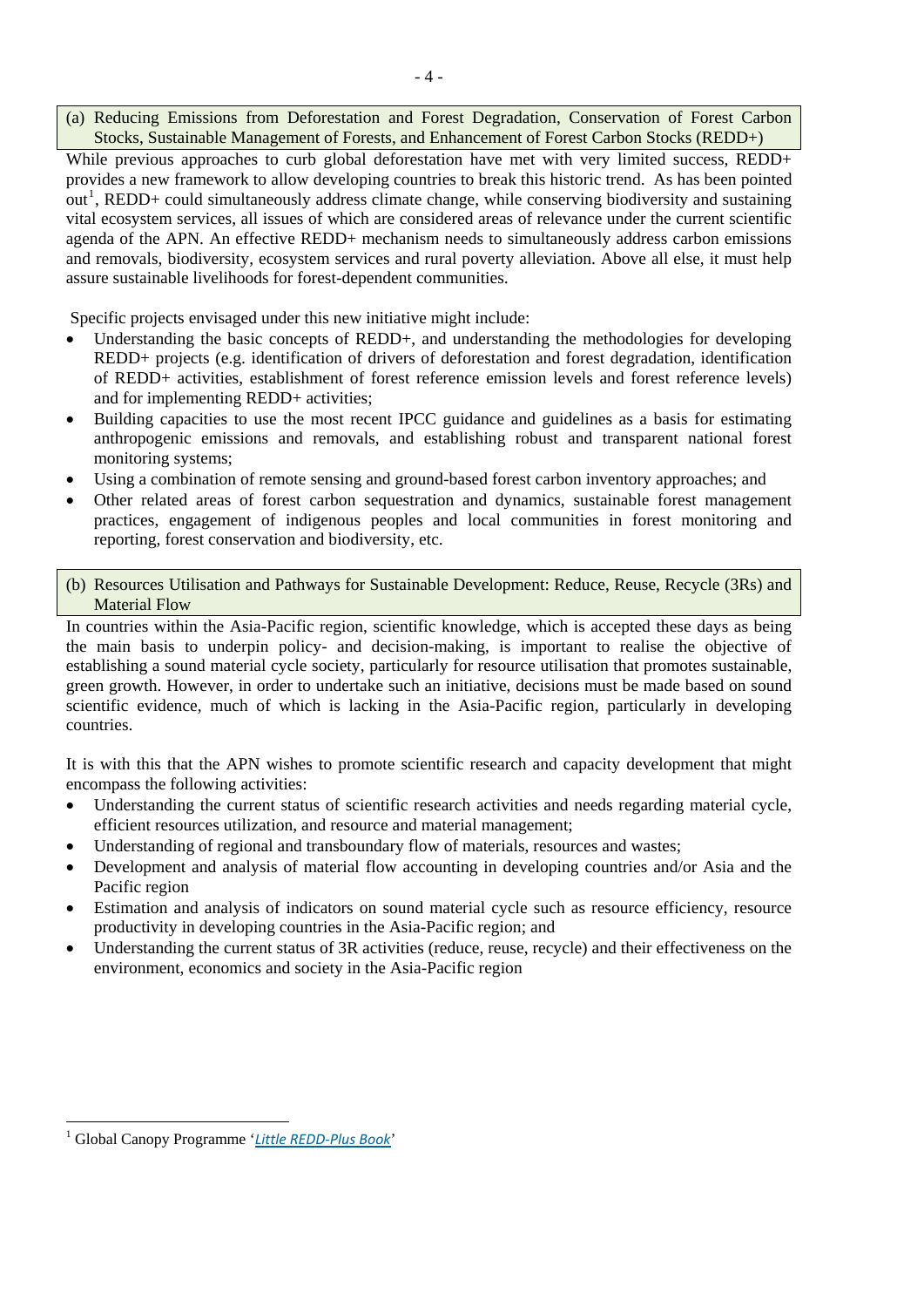## **Scientific Capacity Development for Climate Change Impact and Vulnerability Assessments (SCBCIA):**

Following on from the SBSTA30 where APN announced the launch of its focussed activities in Scientific Capacity Development for Climate Impact and Vulnerability Assessments (SCBCIA), seven projects are currently being undertaken, covering a breadth of climate change issues in developing nations of the Asia-Pacific Region. These activities are being conducted in China, Indonesia, Philippines, Pakistan, Viet Nam and Thailand; and cover broad areas of relevance particularly for the Asia-Pacific region. One of these projects focusses on developing the capacity of Local Government Units in climate predictions using modelling software SIMCLIM, while another is a follow-up workshop on the successful [Cities at](http://start.org/download/publications/CAR09-web.pdf)  [Risk Project](http://start.org/download/publications/CAR09-web.pdf) in partnership with START, East-West Center and ICSU, that will take place in Bangkok, Thailand in August 2010.

## **Systematic Observations and Data Management:**

The APN continues to strengthen its relationship with bodies such as GEO and ICSU's CODATA through funding provision, sharing of information, ideas and activities, and special emphasis on partnerships. APN is also strengthening is current policies on DATA management to ensure a mechanism where access is open to all, particularly for metadata. Retrieval and archiving of data is also an area that APN is supporting in terms of technology transfer, which is particularly crucial for the Pacific Island **States** 

#### **Climate Synthesis:**

The APN is undertaking a synthesis of its climate-related activities over 10 years that will synthesise 56 projects undertaken by the APN in climate-related research and capacity development. The focus areas are: I. Food, Agriculture and Climate; II. Seasonal Climate Prediction & Applications; III. Climate Variability, Trends and Extremes; IV. Regional Climate Change Modelling; V. Vulnerability & Adaptation to Climate Change; VI. Climate Change Mitigation; VII. Coastal Cities and Climate Change; VIII. Climate Change Policy and Outreach. The synthesis report will be published in March 2011 and results will be shared with SBSTA and other interested organisations at SBSTA34 in Bonn, 2011.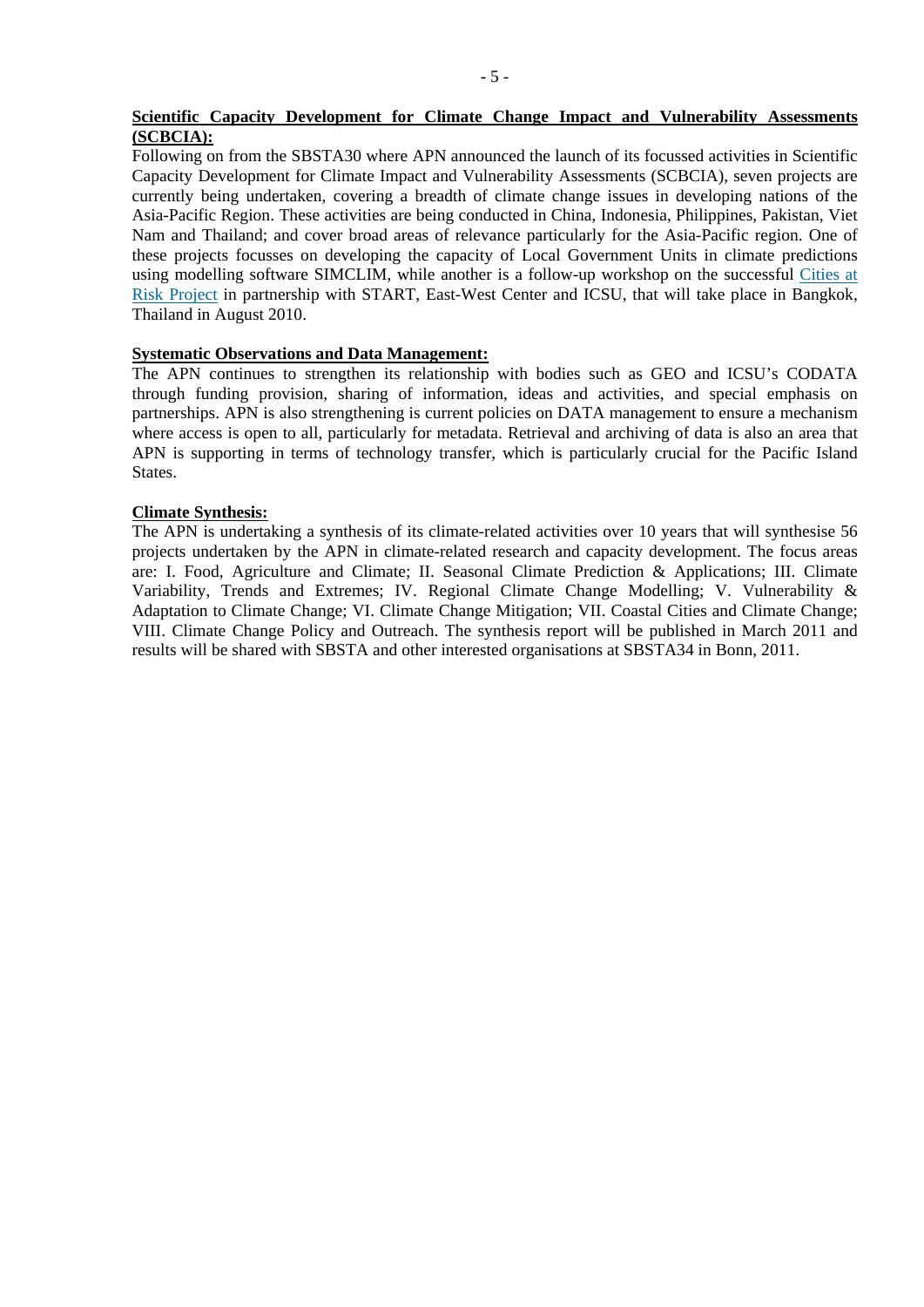# PAPER NO. 2: DIVERSITAS

# **Contributions of DIVERSITAS to UNFCCC-SBSTA 32**

## **Introduction**

DIVERSITAS, under the auspices of ICSU and UNESCO, aims to deliver socially relevant scientific knowledge on biodiversity, to provide the scientific basis for the conservation and sustainable use of biodiversity. Support for the study of the interactions between climate change and biodiversity has become a high priority throughout the DIVERSITAS projects ranging from research on rapid evolution of species in the face of climate change to improving the representation of biodiversity in earth system models that are used to project future climate.

DIVERSITAS along with a wide range of other partners has embarked on several initiatives to improve the observations, experiments and models in order to detect, understand and model *climate change impacts on biodiversity* as well as the *feedbacks of biodiversity change on climate and global biogeochemical cycles*.

## **Science highlights**

## *Observing climate change impacts on biodiversity and ecosystem services*

Substantial progress was made during 2009-10 in developing the implementation plan for a new global biodiversity observing system (GEO BON), to be released at CBD-SBSTTA 14 in May 2010. GEO BON represents the implementation of the biodiversity component of GEOSS, the Global Earth Observing System of Systems. One of the goals of GEO BON is to detect footprints of climate change impacts on biodiversity and ecosystem services, including carbon storage.

### *Modelling the interactions between biodiversity and climate change:*

DIVERSITAS in collaboration with a variety of partners including the IGBP, is facilitating the development of improved regional and global vegetation models through the use of new global plant trait databases ("TRY" and "TraitNet" initiatives) and via a network of researchers working on better representations of migration, mortality and disturbance regimes ("Biome Boundary Shift" = BBS initiative). Recent work has lead to substantial improvements of the representation of biodiversity in regional and global models.

## *Assessing future changes*

DIVERSITAS along with the UNEP-WCMC will release at CBD-SBSTTA 14 (Nairobi, May 2010) a synthesis of biodiversity scenarios for the 21st century for the Global Biodiversity Outlook 3 (GBO3) for the Convention on Biological Diversity. This synthesis is a novel assessment of global biodiversity scenarios which focuses on multi-model comparisons and confrontations of model scenarios with observations. This report identifies climate change as one of the main future drivers of biodiversity loss (e.g. species extinctions) and changes in the distribution of species, functional groups and biomes, but also illustrates the large uncertainties that are associated with these projections.

## *Toward an IPCC-like mechanism for biodiversity and ecosystem services*

SBSTA 32 delegates should be aware of efforts to establish an "IPCC-like mechanism for biodiversity and ecosystem services", called *IPBES (Intergovernmental Platform for Biodiversity and Ecosystem Services*). The 3<sup>rd</sup> and, in principle, final intergovernmental and multistakeholder negotiation will take place 7-11 June 2010 (Republic of Korea), for a possible launch later this year, during 2010, the International Year of Biodiversity. DIVERSITAS has played a key role in moving this initiative forward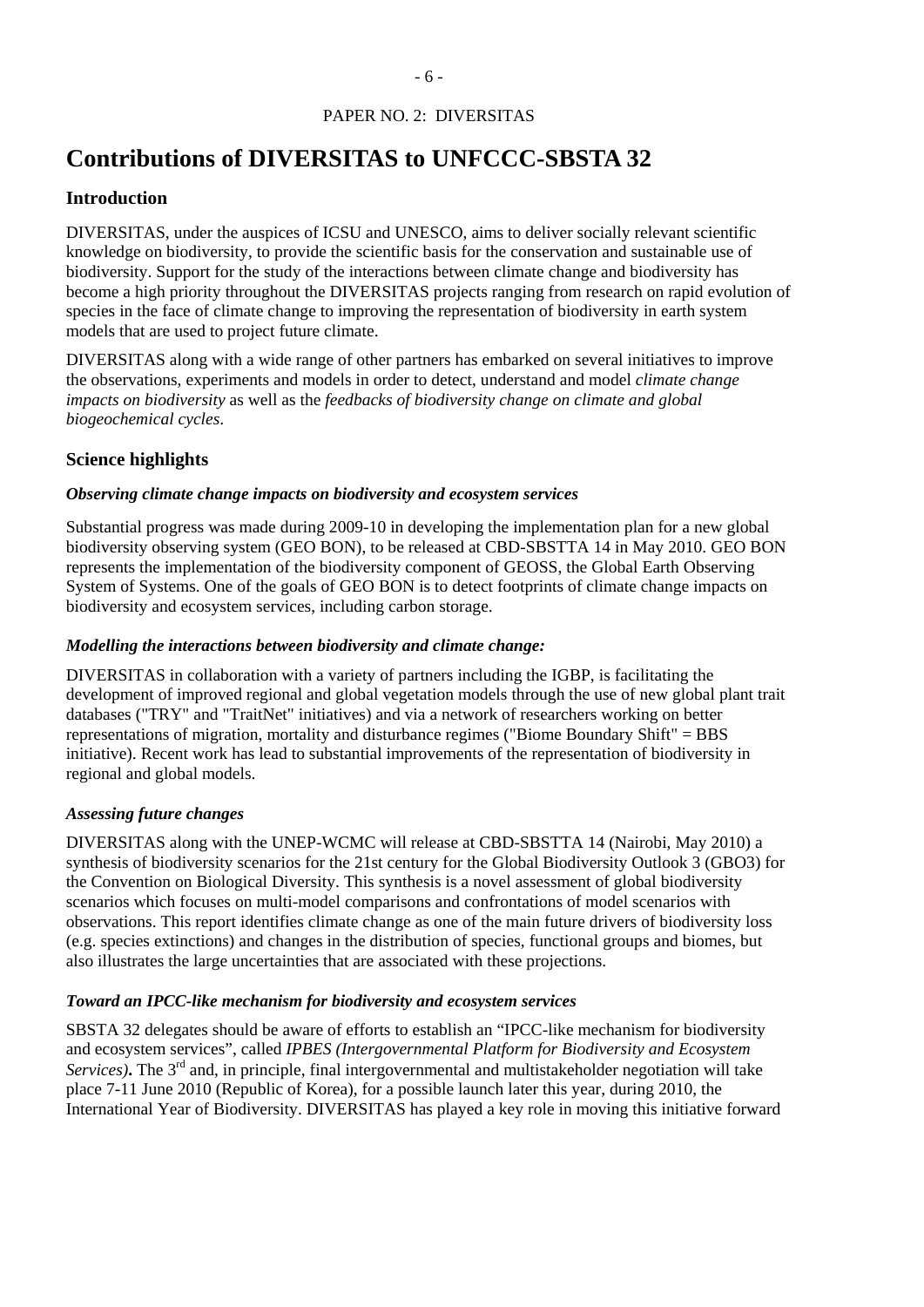and in engaging and representing the scientific community in this process. This new assessment process, if established, will be of great relevance to the work of UNFCCC and its SBSTA.

#### *Gaps*

A variety of projects (e.g. GBO3, BBS) have identified a number of areas where research on the interactions between biodiversity and climate change are urgently needed including: greater use of multimodel analyses of climate change impacts on biodiversity, substantial increases in benchmarking of models with observations, improvements in understanding the links between biodiversity and ecosystem carbon storage at regional scales, etc.

## **Issues of high relevance to the UNFCCC process**

### *Biodiversity "tipping-points"*

The GBO3 Biodiversity Scenarios synthesis highlights a wide range of biodiversity "tipping-points" that may occur in the  $21<sup>st</sup>$  century. Many of these are partially or entirely driven by climate change or rising CO2 concentrations and involve strong feedbacks between biodiversity and climate at large regional scales. Some of these tipping points are reasonably well known in the climate change community (e.g., widespread dieback of the Amazonian forest, massive degradation of coral reefs), but others are less known (e.g., interactive effects of climate change and socio-economic drivers on desertification and deforestation in West Africa, interactive effects of overfishing and climate change on marine fisheries). In addition, the impacts of climate-driven "tipping-points" on biodiversity are often less well studied than the impacts on biogeochemical cycles, even though the impacts on ecosystem services via biodiversity are often large.

## **Research for adaptation**

## *Adaptive management strategies for biodiversity in the face of climate change*

Among many initiatives, DIVERSITAS co-sponsored a session on "Biodiversity: Enhancement of Resilience or Facilitating Transformation?" at the IARU International Scientific Congress on Climate Change in March 2009, Copenhagen, Denmark. The objectives were to examine different adaptive management strategies for biodiversity in the face of climate change and also to examine how climate change mitigation and adaptation goals might be in conflict with or complementary to protection of biodiversity. DIVERSITAS is also, through networking and international workshops, facilitating research on the capacity of species to adapt to climate change through "rapid evolutionary" processes and to link this adaptive capacity to models of ecosystem function.

## *Key publications*

A Larigauderie, H Mooney: *The Intergovernmental science-policy Platform on Biodiversity and Ecosystem Services: moving a step closer to an IPCC-like mechanism for biodiversity.* 2010. Current Opinion in Environmental Sustainability, in press.

H. Mooney et al*.: [Biodiversity, climate change and ecosystem services,](http://www.sciencedirect.com/science?_ob=ArticleURL&_udi=B985C-4WY5BTH-1&_user=128860&_coverDate=10%2F31%2F2009&_rdoc=9&_fmt=high&_orig=browse&_srch=doc-info(%23toc%2359095%232009%23999989998%231488174%23FLA%23display%23Volume)&_cdi=59095&_sort=d&_docanchor=&_ct=18&_acct=C000010638&_version=1&_urlVersion=0&_userid=128860&md5=84b53173be717c36f79486c452dd65f9)* 2009, Current Opinion in Environmental Sustainability, vol. 1, pp. 46-54.

H Mooney, G Mace: *[Biodiversity Policy Challenges, Science editorial](http://www.sciencemag.org/cgi/content/summary/325/5947/1474)*, 2009, Science, vol. 325, no. 5947, p. 1474.

#### **Contact:**

Dr. Anne Larigauderie, Executive Director DIVERSITAS: [anne@diversitas-international.org](mailto:anne@diversitas-international.org)

Website: http://www.diversitas-international.org/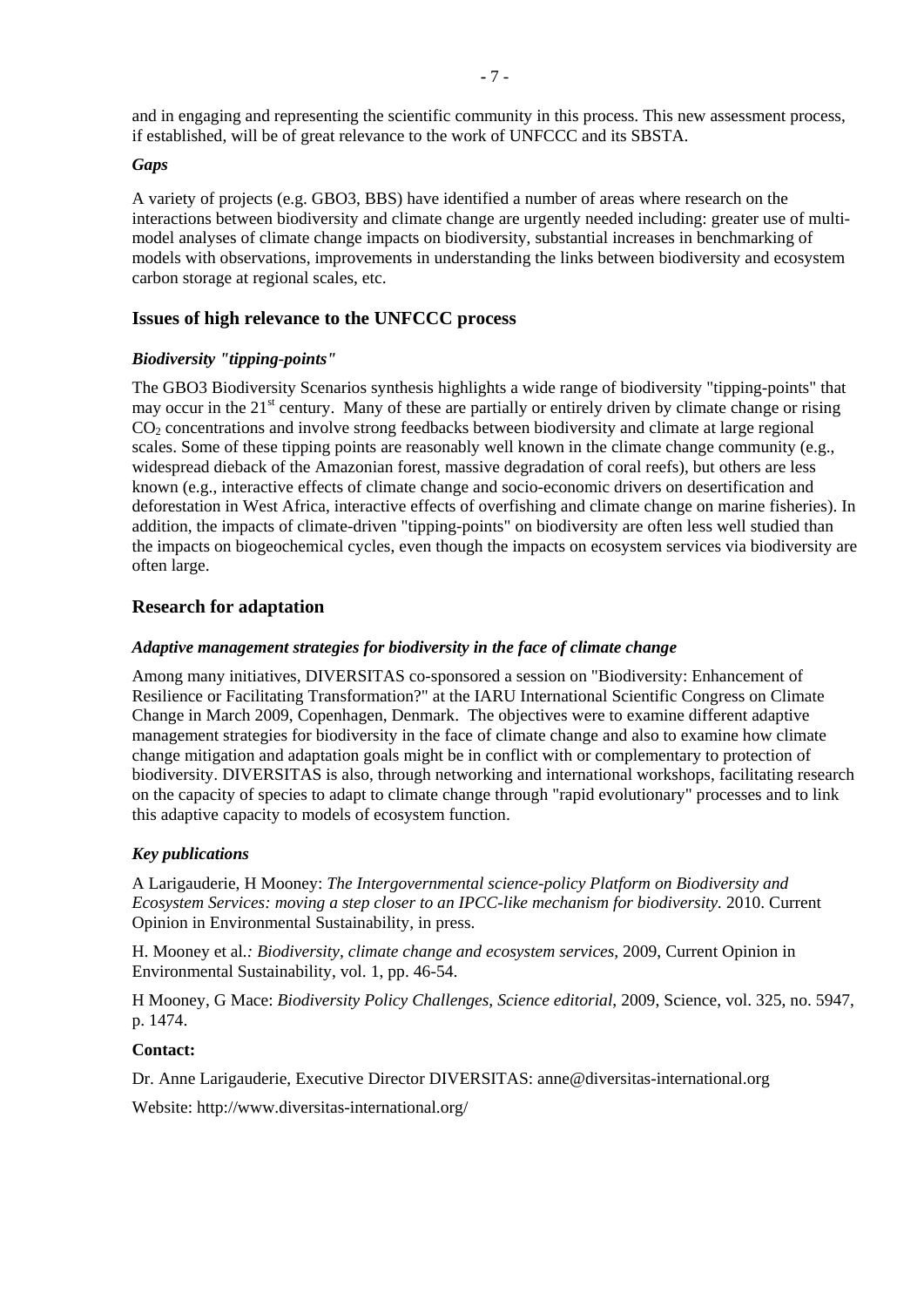#### PAPER NO. 3: EARTH SYSTEM SCIENCE PARTNERSHIP

# **Earth System Science Partnership (ESSP)**

# *Community building for new insights in climate science and global environmental change research*

#### **Introduction**

The ESSP is a science partnership of the four international global environmental change research programmes – an international programme of biodiversity science (DIVERSITAS), International Geosphere-Biosphere Programme (IGBP), International Human Dimensions Programme on Global Environmental Change (IHDP), and the World Climate Research Programme (WCRP) - for the integrated study of the Earth system, the ways that it is changing, and the implications for global and regional sustainability.

#### **Science highlights**

*Global Carbon Project (GCP)* launched the *Carbon Budget 2008* at the Conference of Parties (COP 15) in Copenhagen in 2009. It confirms the earlier findings that the fossil fuel  $CO<sub>2</sub>$  emissions continues to grow strongly and despite the global financial crisis, and that emissions from land use change contribute on average 15% to the total anthropogenic greenhouse gas emissions. The size of the natural sinks has grown, but at a slower pace than emissions, although year to year variability is large. This implies a decline in the efficiency of the sinks in removing atmospheric  $CO<sub>2</sub>$  over time (from 60% fifty years ago down to 55% in recent years). This trend is expected to continue in the future. More information is provided on: http://www.globalcarbonproject.org/carbonbudget/index.htm. Moreover, the GCP jointly with the United Nations Educational, Scientific and Cultural Organization (UNESCO), the Scientific Committee on Problems of the Environment (SCOPE), and the United Nations Environment Programme (UNEP), have developed a Policy Brief based on this year's carbon budget release [\(http://www.globalcarbonproject.org/carbonbudget/08/Policy\\_brief.htm?pg=publications\)](http://www.globalcarbonproject.org/carbonbudget/08/Policy_brief.htm?pg=publications).

*The Global Water System Project (GWSP)* continues to work with both global and regional aspects of water quality and availability. One of its recent studies shows that with regards to changing climate, on a global level there will be little shift of the mean annual renewable water resources, however, the temporal and spatial variability will increase. On the regional level, these changes are more evident; there is a strong agreement on (i) *increasing* runoff in Asia and Polar region and (ii) *decreasing* runoff in Latin America and Australia-Oceania. Additionally, GWSP in partnership with DIVERSITAS, focused on water needs for humans and nature. The results indicate that the water shortage problem might grow over the years across many regions. GWSP envisages an extensive work on the role of water systems in climate change mitigation and will explore the link of 'water and human health'.

*The Global Environmental Change and Human Health (GECHH)* made a substantial progress in 2009- 2010 in developing this emerging research area. Recent work on climate change has focused on how to include health issues into current climate decision making for both adaptation and mitigation policies. For example, adaptation costs for the health sectors have been estimated for Kenya. Studies have also shown that employers will need to adapt the work environment to climate change (and improve occupation health) or labour productivity may decline due to temperature increase. The co-benefits of the climate policies on the human health are potentially substantial. The varying costs of implementation of such strategies can be offset, at least partly, by the benefits to human health and as such should be taken into account in international climate change negotiation.

The *Challenge Program on Climate Change, Agriculture and Food Security* (CCAFS) is a new 10-year research initiative of the Consultative Group on International Agricultural Research (CGIAR) and the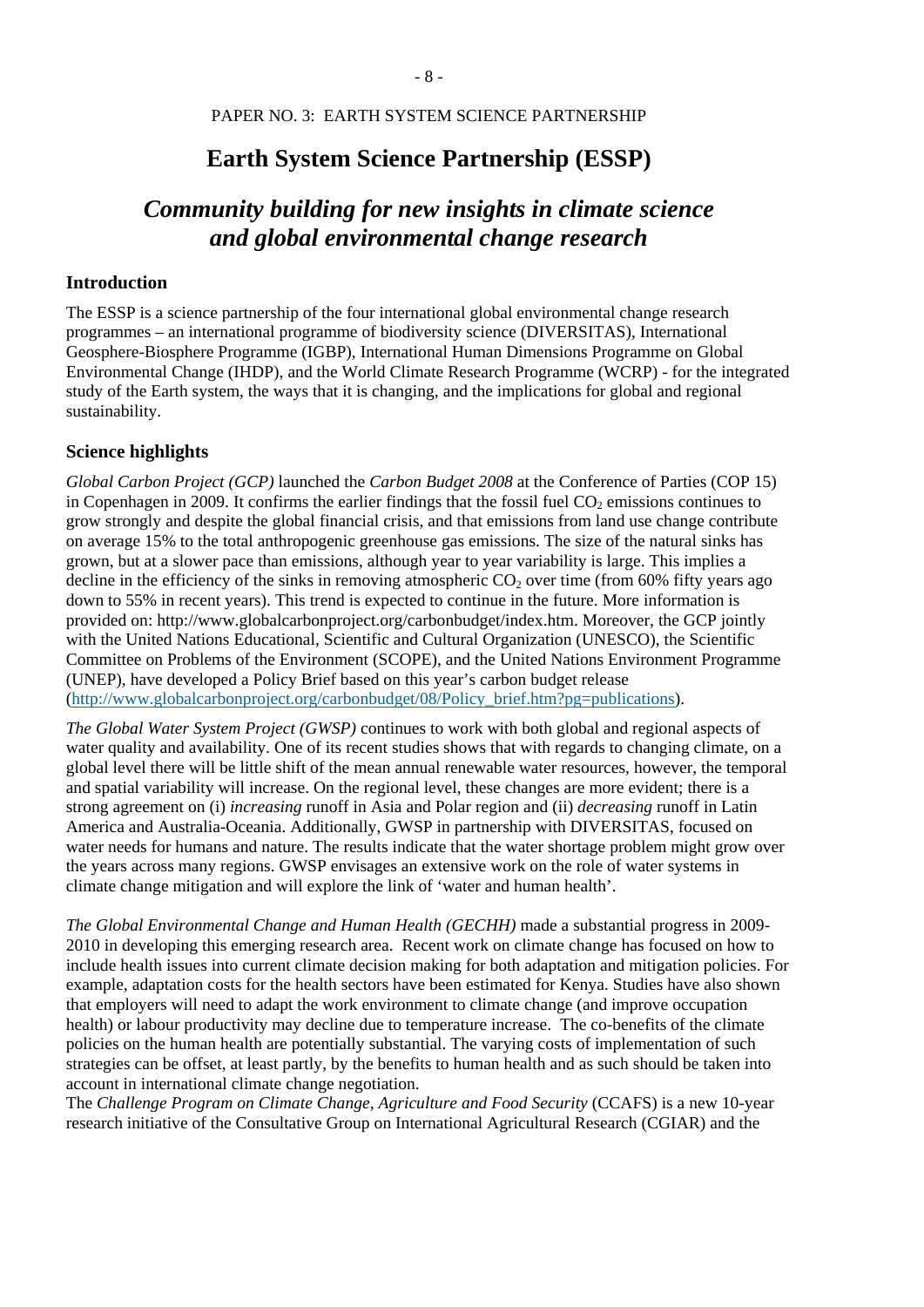# **Capacity Building**

The ESSP is developing and implementing a scaled-up capacity-building agenda. See START's abstract for more details about its contribution to advancing climate science, enhancing developing country expertise and its contributions to and interactions with the IPCC and the UNFCCC.

# **Communications**

## *Knowledge Products*

The ESSP provides a mechanism to help promote and deliver knowledge products. As the experience with the carbon budgets released by the Global Carbon Project has shown, integrative and synthetic science products that are released and updated regularly, and have a direct connection with the policy process can generate a lot of visibility and excitement. Several other examples of such knowledge products within the different core and joint projects of the GEC research programmes already exist, including the GWSP digital water atlas (<http://atlas.gwsp.org/>). Additionally, ESSP promotes the results coming from its projects such as synthesis and scientific papers.

# *Journal*

In October 2009, the ESSP launched a high quality, interdisciplinary, peer-reviewed journal entitled 'Current Opinion in Environmental Sustainability' (published by Elsevier). This journal provides a valuable outlet for the science of the programmmes and projects. It is an open access journal to developing country scientists. In April, a special edition of this journal will be dedicated to Carbon and Nitrogen cycles, another forthcoming issue will feature climate science (covering climate change, climate risk management, and adaptation).

# *IPCC*

IGBP organized a meeting together with the ESSP and IPCC, in Brazil (November, 2009), on Impacts, Adaptation and Vulnerability (IAV) questions, especially in context of developing countries. One of the main objectives of this meeting was to ensure the central participation of developing country IAV communities in the IPCC fifth Assessment Report (AR-5). For more information see the IGBP abstract.

## **Contact:**

Prof. Dr. Rik Leemans, ESSP Chair: [Rik.Leemans@wur.nl](mailto:Rik.Leemans@wur.nl)

Dr. Ada Ignaciuk, ESSP Science Officer: [Ada.Ignaciuk@essp.org](mailto:Ada.Ignaciuk@essp.org)

Website : [www.essp.org](http://www.essp.org/)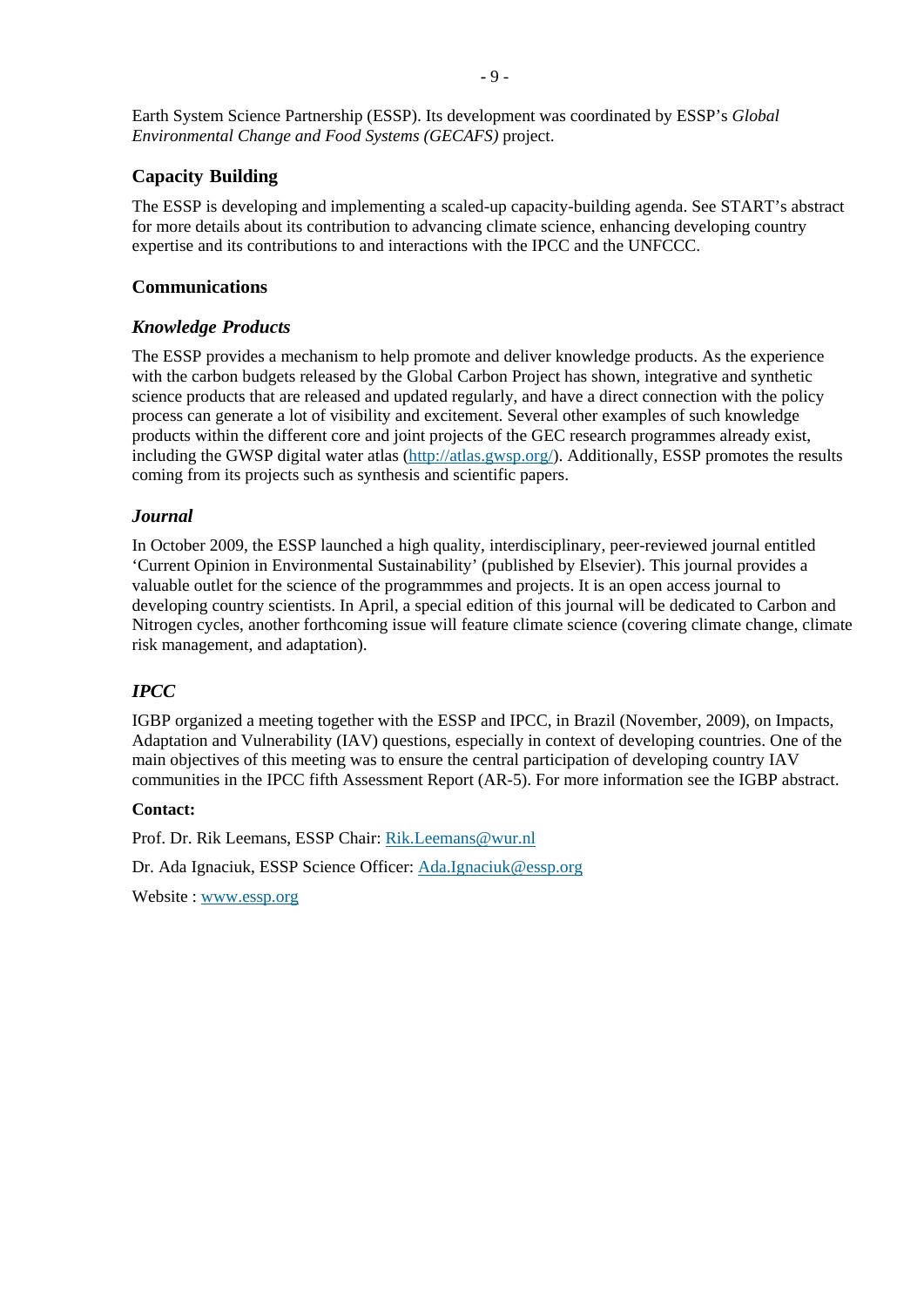## PAPER NO. 4: GLOBAL CHANGE SYSTEM FOR ANALYSIS, RESEARCH AND TRAINING (START)

# **START's contribution to the research dialogue of the 32nd SBSTA**

In noting the views on topics submitted by the European Union, START wishes to highlight its activities in 2009 and 2010 related to strengthening dialogue at the science-policy interface.

*Science-policy dialogues:* START in partnership with the WMO, UNEP, IPCC, the University of Ghana, the University of Dar es Salaam, and the Bangladesh Centre for Advanced Studies is in the process of implementing country-level science-policy dialogues in West Africa (Ghana, Nigeria, and Senegal), East Africa (Tanzania, Rwanda, and Burundi), and South Asia (Bangladesh, Nepal, and Bhutan). The science-policy dialogues bring together a wide range of stakeholders – scientists, policy-makers, civil society, private sector actors– to discuss climate change issues of national concern and to identify potential options for as well as obstacles to adaptation and mitigation. The dialogues feature presentations from IPCC AR4 authors as well as national experts on such issues as agriculture, health, water, urbanization, biodiversity conservation, land use change, and energy.

## *Regional knowledge assessments*: Climate change knowledge assessments w

ill be undertaken in these three regions to collect and synthesize available knowledge on country and regional specific issues relevant to decision making for managing climate risks and adapting to and mitigating climate change. The results will be used to guide planning and implementation of regional vulnerability and adaptation research, and will lay important groundwork for more extensive treatment of regional-scale issues in the IPCC  $5<sup>th</sup>$  Assessment Report. The assessment teams will be comprised of academic leaders, sectoral experts, and natural and social scientists from the region, as well as key representatives from civil society and policymaking realms. The science-policy dialogue and regional knowledge assessment activities described above are funded by the European Commission with co-funding from UNEP. For more information: (<http://start.org/programs/ccmap>)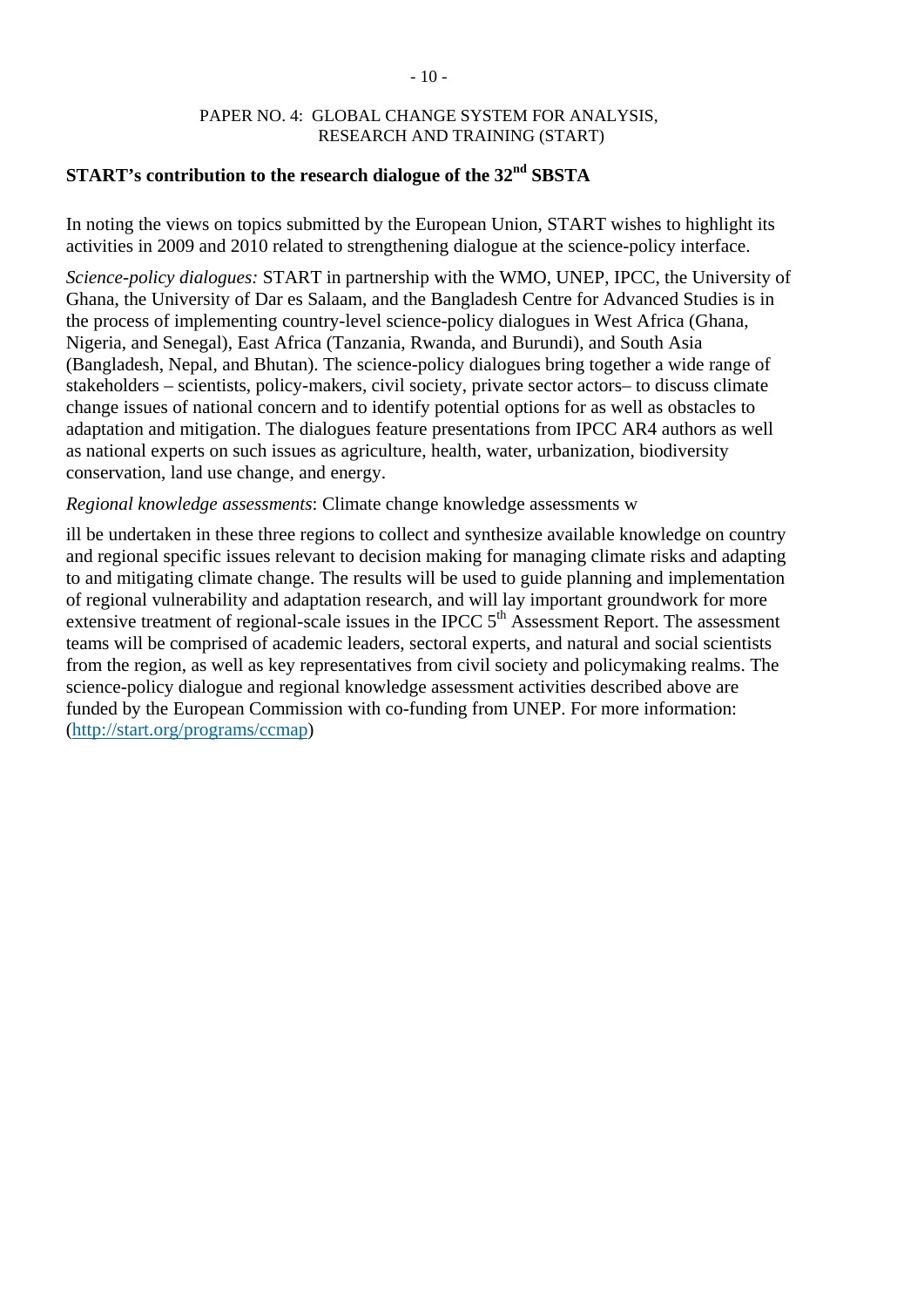#### PAPER NO. 5: INTER-AMERICAN INSTITUTE FOR GLOBAL CHANGE RESEARCH

#### **Submission from the Inter-American Institute for Global Change Research (IAI)**

The *Inter-American Institute for Global Change Research* (IAI) welcomes the conclusions of the Thirtieth Session of the Subsidiary Body for Scientific and Technological Advice (SBSTA-30) and the invitation to research organizations to provide information on developments in research activities at its thirtieth-second session.

The IAI promotes multi-national, cross-border research on global environmental change, which includes climate change, to present scientific advice to policy makers on critical issues in the Americas. Through its research programs, the IAI is working to provide a regional understanding of global environmental change issues such as carbon sources and sinks, links between global warming, hydrological cycles in the American Cordillera, relations between ocean surface temperature and hurricanes in the Caribbean, biofuels in the La Plata Basin, and vulnerability issues linked to urban pollution<sup>[1](#page-10-0)</sup>.

The IAI has begun to provide regular updates on recent scientific findings from its projects, through a series of products such as books<sup>[2](#page-10-1)</sup> and policy briefs<sup>[3](#page-10-2)</sup> targeted at different users.

The present submission highlights research findings from three of the IAI's international research network projects. These projects demonstrate the importance of regional research that will improve  $CO<sub>2</sub>$ accounting as well as the understanding of regional hydrological processes. There are gaps in our knowledge, also identified by the IPCC, regarding reliable carbon emission and sequestration data by sectors. To assess the effects of climate change, estimates of glacier mass loss need to be supplemented with monitoring snow and water regimes. Research teams are still facing a lack of long-term measurements and low number of systematic data collections to fully understand processes of climate change. Regional assessments are extremely important to fill those gaps.

The "**International Consortium for the Study of Oceanic Related Global and Climate Changes in South America**", led by the *Servicio de Hidrografía Naval* of Argentina in collaboration with scientists in Argentina, Brazil, Chile, the USA and Uruguay, is identifying the physical and biological mechanisms that control the exchange of CO<sub>2</sub> between the ocean and the atmosphere. Oceans play a fundamental role in the equilibrium of the climate system by redistributing the heat gained near the equator and controlling the hydrological cycle, and also by sequestering greenhouse gases from the atmosphere. The oceanic sequestration of CO<sub>2</sub>, believed to be currently responsible for uptaking about one third of anthropogenic emissions, is associated with the sinking of cold, nutrient-rich waters at high latitudes and the photosynthetic activity of marine algae (phytoplankton). By absorbing large amounts of  $CO<sub>2</sub>$  from the atmosphere, biologically active continental margins are among the largest contributors to this global ecosystem service.

However, global carbon models are still highly deficient, due to (1) our lack of understanding of the dynamic processes controlling upwelling and cross-shelf exchanges, and (2) our lack of information about regions away from the highly developed nations of the northern hemisphere. One important shelf region is off Patagonia. The Patagonian shelf occupies a surface area of 1 million km², about 4% of the global continental margins. It absorbs 22 Tg C yr<sup>-1</sup> (million metric tons of carbon per year) and emits about 5. The resulting net absorption of 17  $Tg \, \tilde{C}$  yr<sup>-1</sup> is approximately 5% of the carbon absorbed on global continental margins.

The Patagonian shelf break is also one of the most important fisheries regions on earth, with a harvest of millions of tons of fish and squid every year. At present harvest levels, fisheries are not sustainable. This overfishing not only depletes fish but also disrupts marine food webs. For instance, increasing populations of jellyfish are possibly associated with decreased predation by diminishing fish populations.

<u>.</u>

<span id="page-10-0"></span><sup>&</sup>lt;sup>1</sup> Link to project descriptions: http://tinyurl.com/yk2azx6

<span id="page-10-1"></span><sup>&</sup>lt;sup>2</sup> Link to book and publications page: http://tinyurl.com/yhy7m9c  $\frac{3}{3}$  Link to policy briefs; http://tinyurl.com/y23byzk

<span id="page-10-2"></span><sup>&</sup>lt;sup>3</sup> Link to policy briefs: http://tinyurl.com/y33hyzk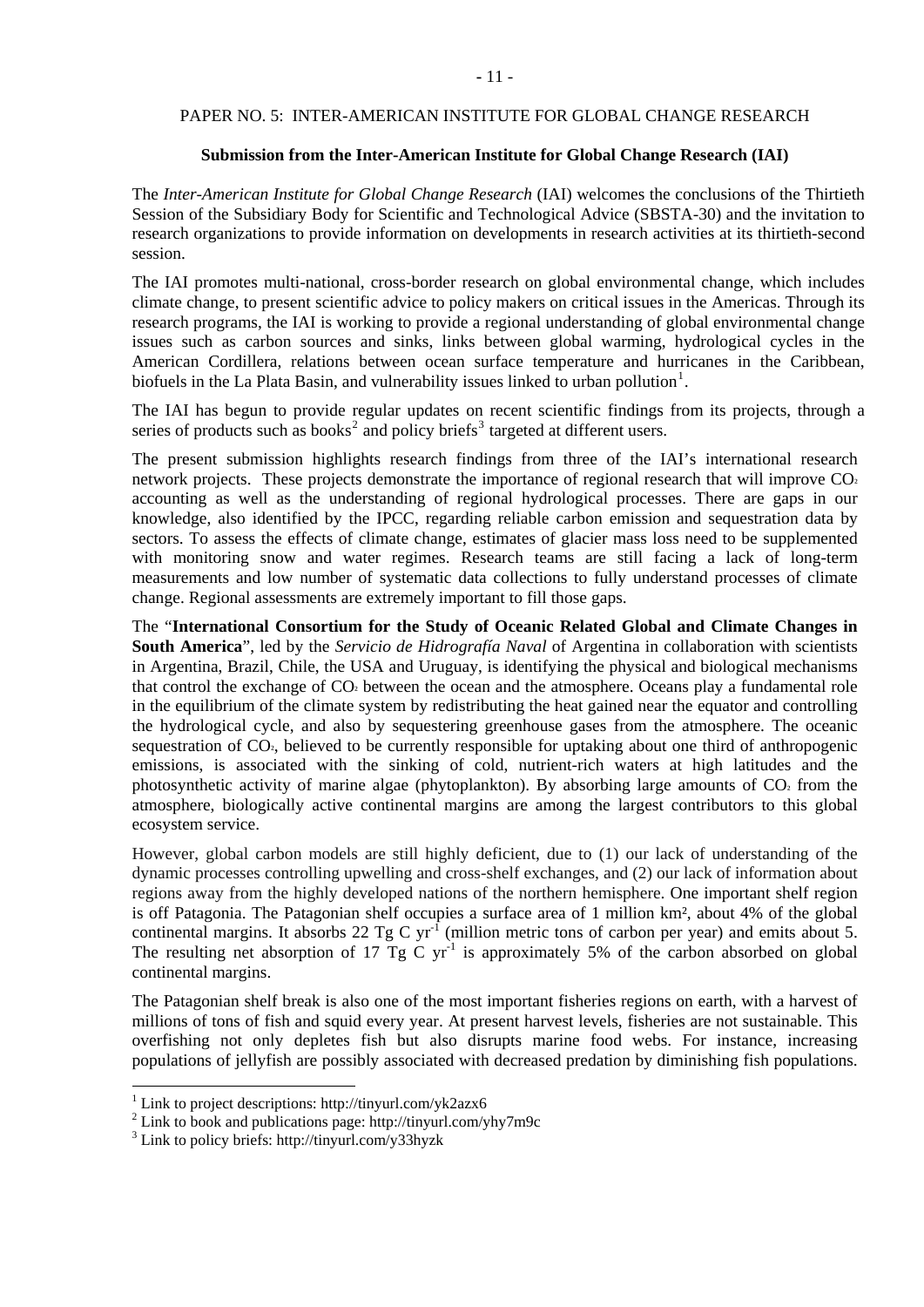Such changes could eventually affect zooplankton and phytoplankton communities - thereby influencing the ability of the ocean to capture CO<sub>2</sub> through phytoplankton photosynthesis. This shows how important those regional assessments are.

The second project summarized in this submission, "**Land use change in the Rio de la Plata Basin: linking biophysical and human factors to predict trends, assess impacts, and support viable landuse strategies for the future**", led by a team from Argentina, Uruguay, Paraguay, Brazil and the USA, is examining the impact of land cover and land use changes on the carbon balance of the La Plata Basin, the second largest hydrological system in South America. The basin is facing the largest and fastest landuse changes in human history, changes that have affected some 30 million hectares over the past 25 years (the period when annual crops such as corn, wheat, sunflower, and most recently soybean, were introduced). The most important carbon stocks are in soil organic matter. Growing those crops over that period has reduced soil carbon by about 30%, with loss rates of 28 Tg C  $yr^{-1}$ . Carbon losses from pastures have already occurred over the last 300 years but at rates 16 times lower.

The regional carbon balance for both ocean and land thus shows a carbon sequestration at the continental shelf of some 17 Tg and carbon release from the continent's soils near 30 Tg per year. Of these, the shelf sequestration is largely beyond human control, but possibly vulnerable to both global change and fisheries management, while the carbon release from soils is directly attributable to agricultural activities. This knowledge carries important implications for decision making in fisheries and land use, and highlights the importance of regional analyses that provide actionable information.

Some of the landuse conversion is now driven by a desire to substitute fossil fuels by "carbon-neutral" biofuels. However, IAI research has demonstrated that letting the natural vegetation recover on former agricultural land is better for the greenhouse gas balance than growing biofuel crops. Carbon released from soil upon conversion from grassland to maize grown for ethanol creates a "carbon debt" that may offset carbon gains from using this biofuel for at least 50 years. Furthermore, carbon stored in soils under recovered grassland was higher than the possible C credits generated with corn for ethanol on the same land for 40 years, and it had equal or even greater economic net present value.

The research group has published maps<sup>[4](#page-11-0)</sup> of changes in vegetation cover over the past years that may help identify which areas of the continent hold promise for carbon capture, and where the 'hot spots' of carbon loss are.

The third project introduced here, "**Documenting, understanding and projecting changes in the hydrological cycle in the American Cordillera**", is led by a team of scientists from Canada, Argentina, Bolivia, Chile, Mexico and the USA. Glacier losses around the world are perhaps the most obvious signs of climate change. Improving the knowledge on mountain snow and glacier cover remains a priority for developing sustainable water resource management and policies in these regions. The IAI glacier research in the American Cordillera has shown that both the loss of water storage in glaciers and the related reduction in regional snow covers due to increasing temperatures have affected—and will continue to affect—hydrological regimes significantly. Important social and economic activities depend on these water resources. Glaciers are part of the larger hydrological system, and in many cases changes in precipitation and snowpack, which are also temperature dependent, may be more significant to future water supplies. Where this melt runoff is significant for regional hydrological systems, the implications of these changes may be large.

Glacier loss varies considerably throughout the Americas. Most glaciers are melting rapidly, and many small, particularly tropical glaciers will disappear in the next few decades, while others may survive in much smaller size. Exceptions are very few glaciers in the southern Andes, which are growing under increased snow fall.

In Argentina, the Institute of Snow and Ice studies, IANIGLA, part of the IAI network, has developed glacier inventories based on new aerial photography for Southern Patagonia (49°S), and the wet (40°S)

l

<span id="page-11-0"></span><sup>&</sup>lt;sup>4</sup> The maps are available at<http://lechusa.unsl.edu.ar/>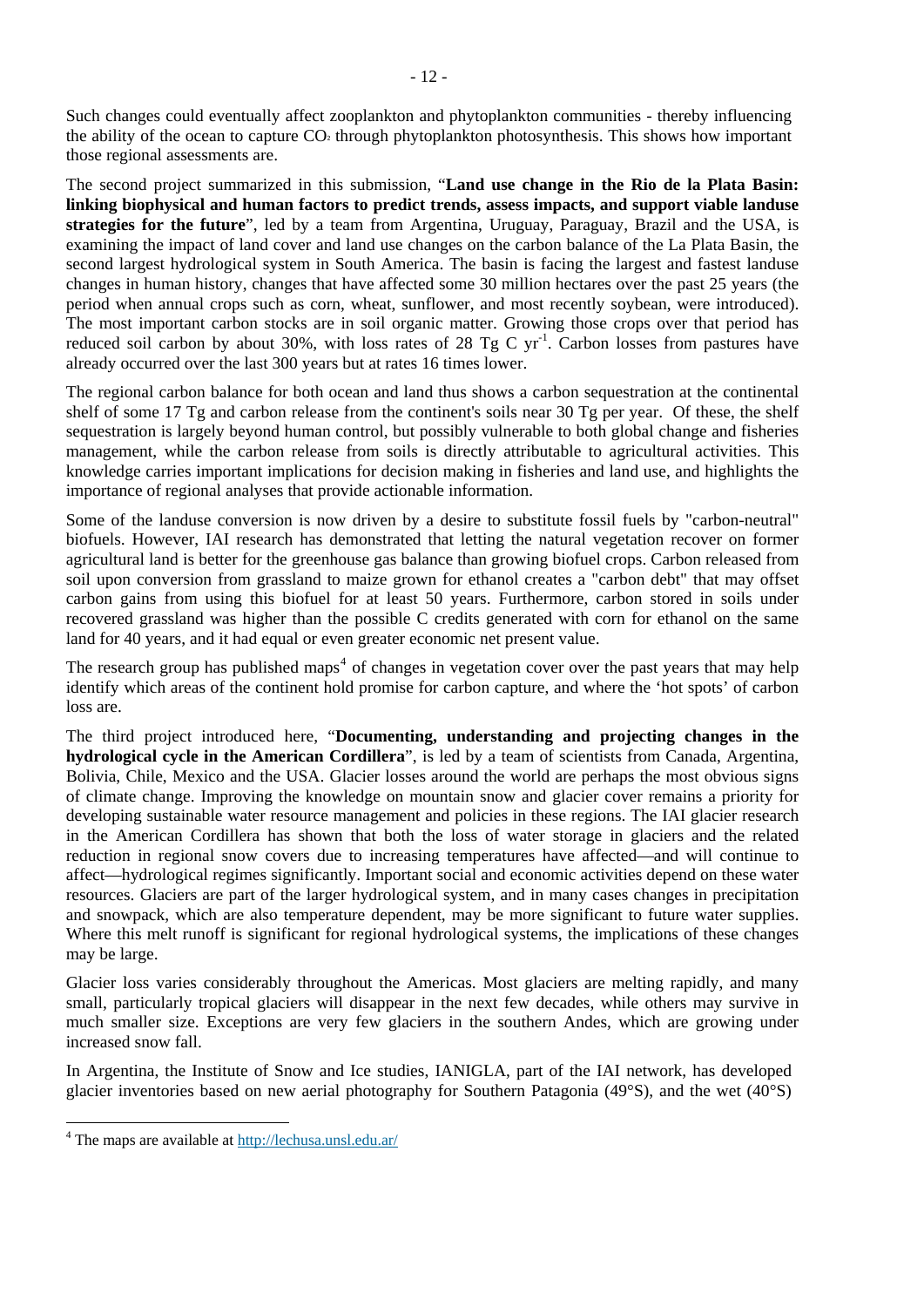and desert Andes (29°S) further north. In the wet Andes study, the ice cover decreased from about 12%, with individual glaciers losing between 6 and 22% of their area. The southern Patagonian ice field lost 500 km², nearly 4% of its area, and almost all outlet glaciers from the ice field are receding, but there are a few exceptions; e.g., Glaciar Pio XI gained 7.8 km² between 1986 and 2009.

Glacier loss in the tropical Andes has considerably accelerated especially after 1976, not necessarily attributable to steady warming trends. The years 1976/77 saw a change in the atmospheric circulation over the North Pacific Ocean, the Pacific Decadal Oscillation (PDO). An opposite shift of the PDO had previously occurred in 1945. These changes in the atmospheric circulation over the Pacific introduced two significant steps in rainfall, temperature and streamflow patterns over the past 65 years. On shorter time frames, El Niño events affect inter-annual mass balances of glaciers, bringing lower snowfalls to some regions and higher snowfalls to others in a well-defined regional pattern.

IAI-funded glacier studies in Argentina<sup>[5](#page-12-0)</sup> continue with the reconstruction of glacier fluctuations over the last 2000 years, together with a reconstruction of regional precipitation and temperature histories from which the main components of the regional atmospheric patterns (the Antarctic Oscillation, El Niño and also the PDO) can be reconstructed. These are important controls of the mass balance of glaciers - in different areas of the Andes glacier fluctuations are more strongly controlled by precipitation than by temperature changes. It is important to understand the variability and major controls of rain and snowfall that are inputs to both glaciers and other hydrological systems - and hence to changing water supplies. Strategies for investment in infrastructure should focus on securing water resources, increasing water use efficiencies at all levels to deal with the both the limitations imposed by present, "known" climate variability and by future scenarios of climate change and glacier retreat.

Glacier changes are also a source of hazards in mountain areas, such as outburst floods from mountain lakes or hanging glaciers falling into lakes. For example, five major floods from glaciers have occurred on Rio Colonia in Chile in only 18 months in 2009 and 2010. Similarly, a large flood that occurred on Rio Manso at Tronador in Argentina in May 2009 drained the lake in front of Ventisquero Negro which is the target of current investigations by the IAI research team.

Research findings from these three projects illustrate the importance of acknowledging regional environmental processes in the adaptation to and mitigation of climate change. Through its programs, the IAI continues to promote international interdisciplinary research to better understand carbon and hydrological cycles and to develop regional analyses that will assess environmental risks and impacts of climate change in the Americas.

<u>.</u>

<span id="page-12-0"></span><sup>5</sup> http://www.glaciares.org.ar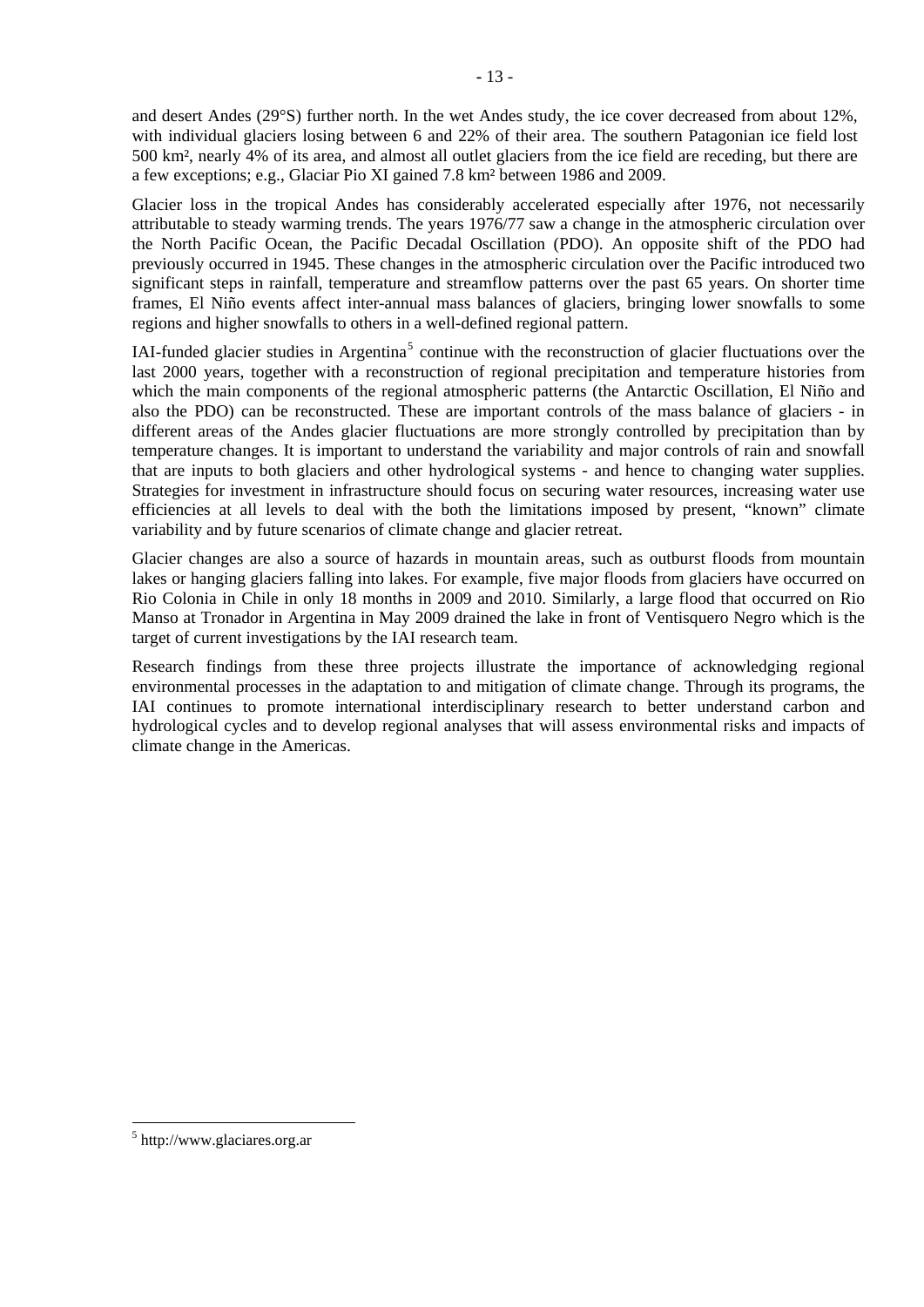#### PAPER NO. 6: INTERNATIONAL GEOSPHERE–BIOSPHERE PROGRAMME

# **International Geosphere-Biosphere Programme**

#### **Introduction**

The International Geosphere-Biosphere Programme (IGBP) is a research programme that studies the phenomenon of Global Change (www.IGBP.net). IGBP research addresses the interactive physical, chemical and biological processes that define Earth System dynamics, changes that are occurring in these processes and the role of human activities in these changes. IGBP contributes to new knowledge on climate change, as well as many other global environmental change issues, by coordinating research activities through the IGBP Core Projects and by organizing workshops and synthesis activities that bring together scientists from a wide range of disciplines. The nine Core Projects of IGBP address processes on land, in the atmosphere, and oceans, and the interfaces between these, and include two integrative crosscutting projects that address future and past global change. Many IGBP activities have considerable collaboration with other partner programs.

#### **Sciences highlights**

#### *Ocean acidification*

The ocean absorbs approximately 25% of the  $CO<sub>2</sub>$  added to the atmosphere from human activities each year. When  $CO<sub>2</sub>$  dissolves in seawater, carbonic acid is formed, and pH decrease. If current trends persist, by 2100 the oceans will be more acidic than they have been for 20 million years. The implications for marine life and biological, physical and chemical cycles are poorly understood.

*Recent science findings:* As pH falls, some marine organisms show reduced rates of calcification but others show more calcification, according to a sixty-day laboratory experiment with 18 species (Ries et al. 2009. Geology 37: 1131-1134). Researchers expected to find that marine organisms relying on calcification processes would struggle as the pH of the oceans drops. Net calcification rates decreased for ten species (e.g., temperate corals, hard clams, conchs, bay scallops, oysters, soft clams). In three species (crabs, lobsters, and shrimp), net calcification was greatest under the highest level of acidification. One species, the blue mussel, exhibited no response to elevated  $CO<sub>2</sub>$  levels. Additional research is urgently needed on impacts of ocean acidification on organisms and ecosystems and implications for climate and society.

*International research coordination:* National research efforts now underway in numerous countries (e.g. UK, USA, Australia) call for international coordination of research on ocean acidification. IGBP will lead this international coordination.

*Summary for Policymakers:* A summary for policymakers on ocean acidification was published by IGBP and co-sponsors (http://ioc3.unesco.org/oanet/index.html). The summary outlines the significance of this rapid oceanic change and calls for a global observation network to monitor the pH fall and related changes to ecosystems and cycles. French and Spanish translations will be available soon.

#### *Role of land cover and land use in modulating climate*

Changes in land use and land cover directly affect biotic diversity worldwide, contribute to climate change, are the primary source of soil degradation, and affect the ability of ecosystems to support human needs. Such changes determine, in part, the vulnerability of places and people to climatic, economic or socio-political perturbations. The pace, magnitude and spatial reach of human alterations of the Earth's land surface during the past few centuries are unprecedented, but their effect on the planet's climate remains to be comprehensively understood. Recent studies examined the effect of changes in land-cover (crop and pasture fractions) from preindustrial to recent times on simulated global surface temperatures.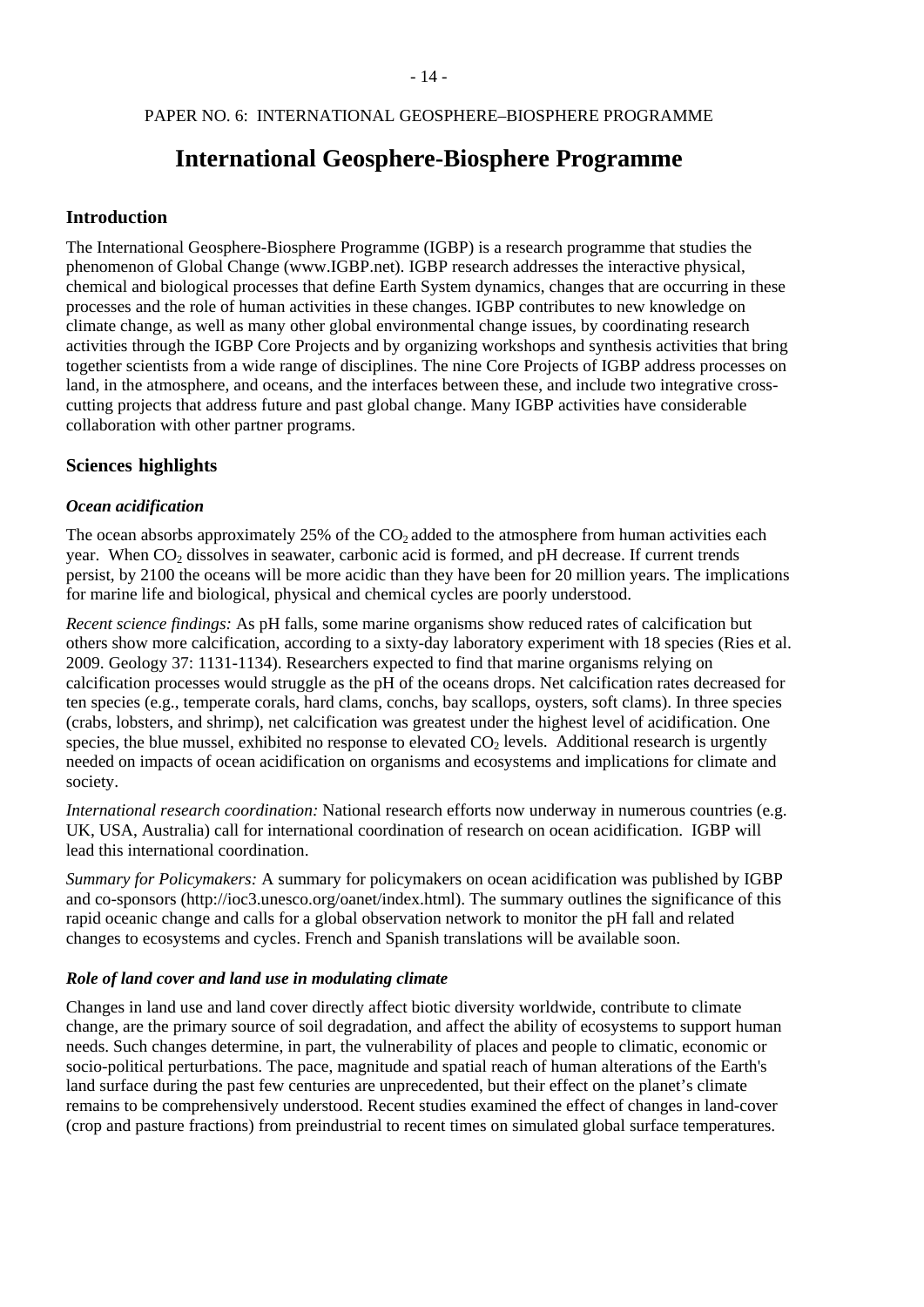Initial results suggest that during summer in temperate regions the land-cover changes alone would decrease ambient air temperature, thus dampening the climate signal, while in lower latitudes the landcover changes had a minimal effect on air temperature. Further work is needed on land cover change processes, implications and modeling (Pitman et al. 2009. GRL 36; Noblet et al. in prep.).

## *Deltas under threat*

Half a billion people live on the world's deltas, and 24 out of the world's 33 major deltas are sinking (Syvitski et al. 2009 Nature Geoscience 2: 681–686; Overeem and Syvitski 2009 LOICZ report 35). Additionally, 85 percent of these deltas have suffered severe flooding in recent years. Both global sea level rise and subsidence contribute to the sinking. In some deltas the subsidence is greater than the sea level rise. Sediment trapping in dams along with sediment compaction from oil, gas and water extraction contribute to the subsidence. These results demonstrate the need to understand the multiple factors that determine the vulnerability of societies and ecosystems to climate change.

#### *Black carbon assessment underway*

An assessment report on the role of black carbon in climate is being led by IGBP and WCRP projects. Black carbon, or soot, absorbs heat and so has a warming effect on the planet. Data suggest that black carbon on Arctic snow also has contributed to a larger than expected warming in the region. Major sources of black carbon are fossil fuel combustion, industry, and biomass burning. Policy makers and scientists have suggested international policies to reduce atmospheric levels of black carbon as a mitigation strategy for climate change. But there are many uncertainties. This assessment will summarize the state of science of black carbon as a climate forcing agent; the implications for mitigation decisions; explain widely varying forcing estimates, especially in the context of IPCC values; and present bounded uncertainties, especially co-emitted species and cloud changes. The report is due to be published in 2010 and will contribute to the assessment of aerosol forcing on climate in the IPCC AR5 and will also be used directly in a black carbon report being prepared by UNEP.

## *Reversal of 2000-year Arctic cooling trend*

Recent research demonstrates a cooling trend in the Arctic extending back 2000 years, with a dramatic reversal of this cooling trend since 1950. Four of the five warmest decades of the last 2000 years have occurred between 1950 and 2000. The Community Climate System Model simulation suggests that the long-term trend was caused by the steady reduction in summer insolation due to a gradually shifting orbital configuration, which however, could not account for the dramatic reversal of the cooling trend. (Kaufman et al. 2009 Science 325:1236-1239)

## **Impact, adaptation and vulnerability to climate change in the developing world**

In November 2009, IGBP, ESSP and IPCC jointly sponsored a workshop in Brazil on impact, adaptation and vulnerability to climate change in the developing world. The workshop brought together leading researchers from the developing world to discuss research requirements. Workshop report in preparation.

## **Climate Change Index – communicating to policy makers**

IGBP launched the Climate-Change Index at COP15. The index brings together four of the most important Earth system parameters that humans are changing: temperature, carbon dioxide, sea-level rise and summer Arctic sea ice. The index will be released annually, for more information please refer to: (<http://www.igbp.net/page.php?pid=504>).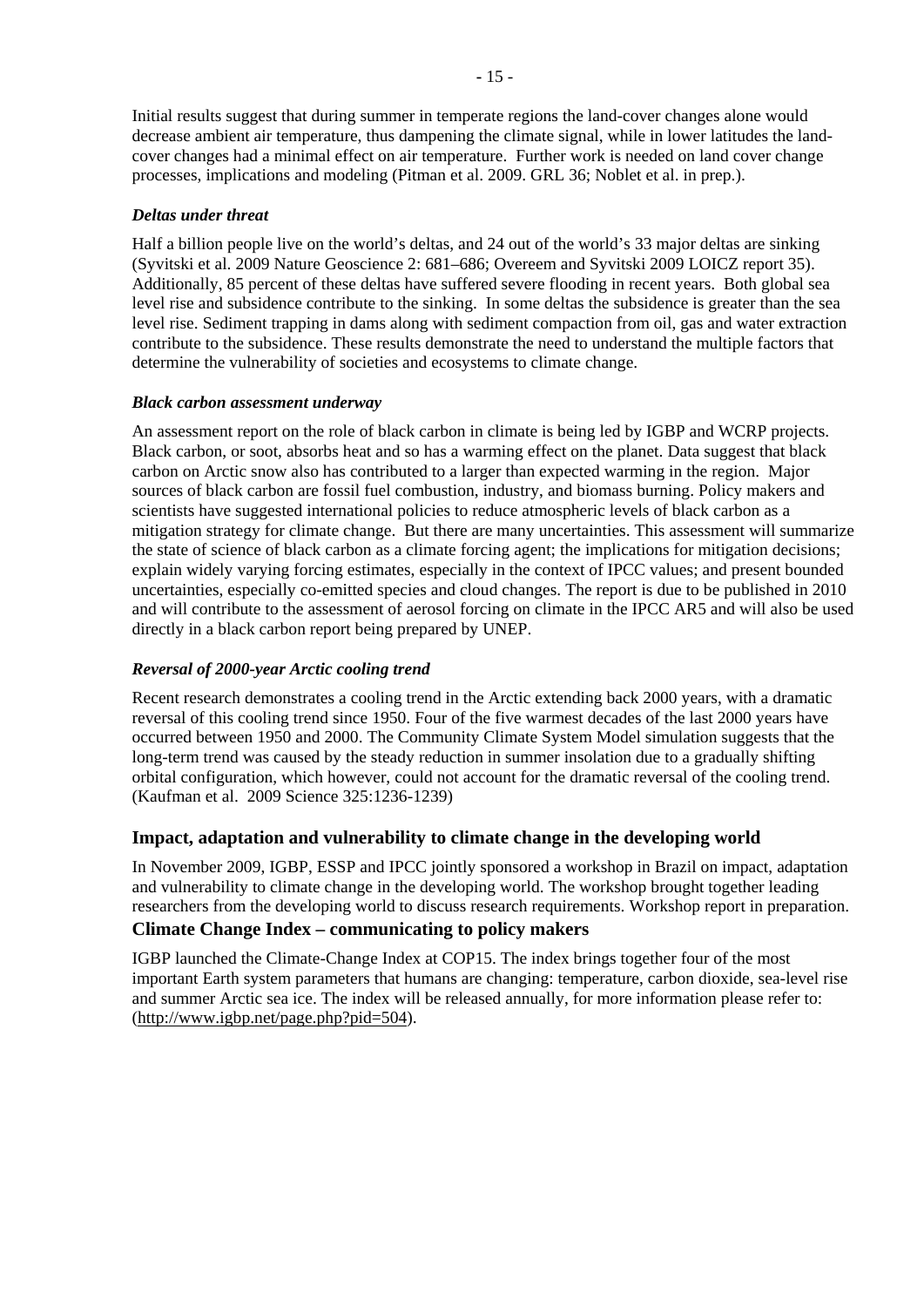# **A vision for closer integration: Global Change Open Science Conference 2012**

*Planet Under Pressure: new knowledge towards solutions*, aims to attract 2500 of the world's leading thinkers on global-change research.The conference (London, May 7-10, 2012) is sponsored by the International Council for Science's (ICSU) global environmental change research programmes. It will bring together natural, physical and social scientists, together with economists, engineers, health specialists and many others disciplines, plus national and international policymakers, industry representatives, technologists, NGOs and development experts. The conference also will form a solid scientific foundation for the Earth Summit, Rio  $+20$ , also scheduled for 2012.

## **International synthesis on climate relevant topics**

Through a series of consultations with IPCC, ICSU and its global-change programmes, and others, IGBP has identified the areas in Earth system science most requiring synthesis. The synthesis will be published in the peer-reviewed literature, inform policy and pinpoint the knowledge gaps for further exploration. Some of the synthesis themes of particular relevance to climate change are: nitrogen and climate; global nitrogen geoengineering impacts; global environmental change and sustainable development: the needs of least developed nations; megacities in the coastal zone; changing aerosols in the Earth system; air pollution and climate; Earth system impacts from changes in the cryosphere; the role of land cover and land use in modulating climate; and, acting on adaptation to global environmental change. Many of the synthesis themes, while building on IGBP science, will require a high degree of collaboration across natural and social scientists. The outcomes will be highlighted at the Global Change Open Science Conference in 2012. Publication of many of these is anticipated in 2012 in time for use by IPCC in the fifth assessment report.

## **IGBP statement in support of IPCC**

On 3 May 2010, IGBP released a statement that emphasises that the IPCC process for assessing climate change, its causes, its impacts and responses, is reliable and unbiased. Recently, a small number of errors have been reported in the contribution of Working Group II to the IPCC Fourth Assessment. IGBP can state that these errors in no way detract from the substantive findings of the Working Group II contribution to the Fourth Assessment Report.

## **Contact:**

Sybil P. Seitzinger, Executive Director IGBP: [sybil.seitzinger@igbp.kva.se](mailto:sybil.seitzinger@igbp.kva.se)

Webmail: http://www.igbp.net/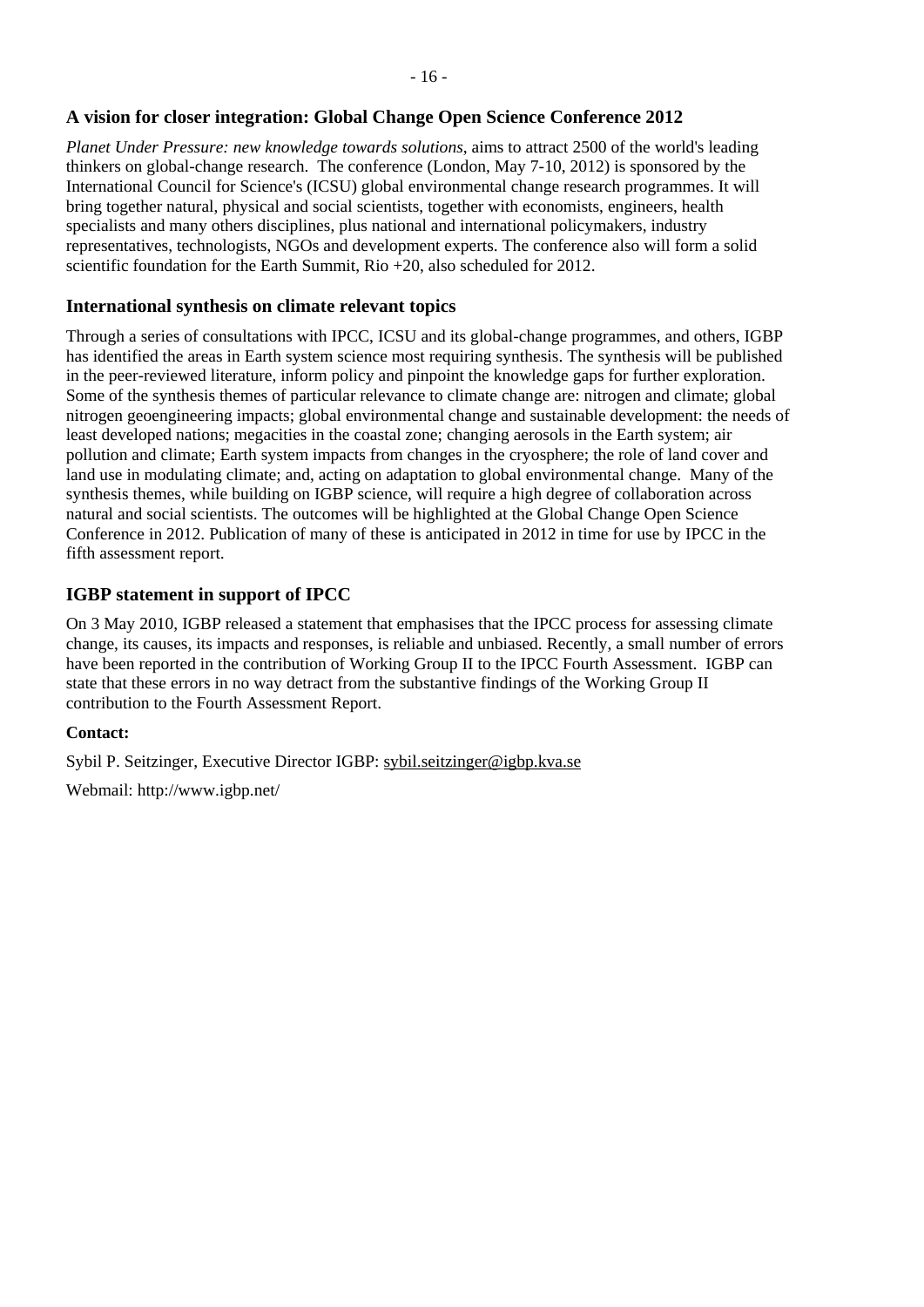#### PAPER NO. 7: INTERNATIONAL HUMAN DIMENSIONS PROGRAMME ON GLOBAL ENVIRONMENTAL CHANGE

# **International Human Dimensions Programme on Global Environmental Change (IHDP)**

#### **Introduction**

The future of research on global change will depend heavily on contributions from the social sciences, if it is to be cutting-edge, integrative, problem-driven and policy relevant. This is further supported by a new focus in science and policy that shifts increasingly toward response options and solutions. Some of the following contributions were presented in Copenhagen at COP 15 during a joint side event with the International Geosphere-Biosphere Programme (IGBP) "Science, Society, and Adaptation". This short background paper provides an update for UNFCCC-SBSTA32.

#### **Science highlights**

#### *Human Security, Vulnerability and Sustainable Adaptation*

The Global Environmental Change and Human Security project (GECHS) contributes to our understanding of how individuals and communities can respond to an assortment of stresses and shocks to their social, environmental and human rights. Issues such as "sustainable adaptation" as well as the interface of "ethics, vulnerability and the poor" introduce a more comprehensive understanding of how climate change is linked to social and economic development pathways and how to build resilience at various levels to cope with changes, including (potentially) abrupt changes. To highlight how we actually create human security in the face of global environmental change will be the main purpose of the film documentary "The Decade that Matters". This film project draws attention to positive examples of social change around the world.

In the past months, special attention was placed on the question of how to emphasize the notion of human security as an important lens for the *IPCC AR 5* as well as for the *IPCC Special Report* on Managing the Risks of Extreme Events and Disasters to Advance Climate Change Adaptation.

Matthew et al. 2009. Global Environmental Change and Human Security. MIT Press.

Eriksen, Watson (eds.) 2009. Thematic Set: The Sustainability of Southern African Savannas: Threats and Opportunities. *Environmental Science & Policy*. 12(1), pp. 1-102.

#### *Urban Areas: Vulnerability Hot Spots and Effective Responses*

*The centrality of urban areas* in finding solutions to the combined demographic, economic and environmental challenges we will face due to climate change in this century is now undeniable. This is a clear outcome of the proceedings and discussions around COP 15, and is a major building block of the Urbanization and Global Environmental Change project (UGEC).

Several *key questions are still being explored*: we need to alter perspectives on and agendas for sustainability to explicitly incorporate urbanization; identify the most significant opportunities to develop triple-win solutions and strategies for climate change mitigation and adaptation, and urban development; understand how the confluence of contemporary urbanization and global environmental change will exacerbate or accelerate issues of equity – and intervene accordingly; operationalize our knowledge on responses within the context of complex interactions between institutions, governance, energy choices and built space; improve the social outcomes of the built environment; design forms of urban growth with less environmental impact and implement the governance and institutional structures necessary to achieve them.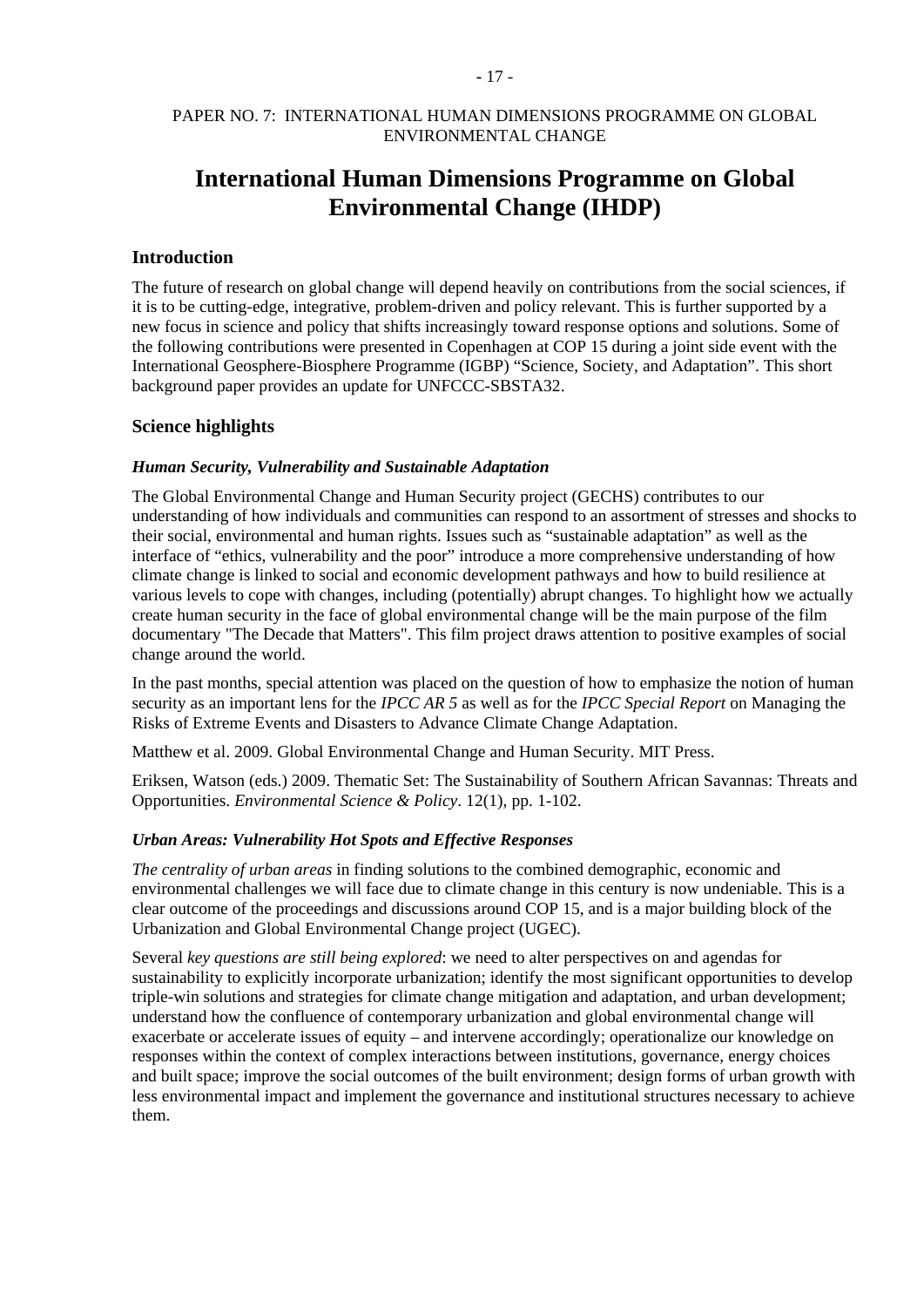Seto, Shepherd (2009). Global urban land-use trends and climate impacts. Current Opinion in Environmental Sustainability 1(1), 89-95.

Sanchez (2009). Learning to Adapt to Climate Change in Urban Areas. A Review of Recent Contributions. Current Opinion in Environmental Sustainability, 1(2), 201–206.

### *Coastal Vulnerability and Sustainability*

Along with fourteen of the world's seventeen largest megacities – most of them in Asia's fastest growing economies – the majority of the world's population lives along the coast. Not only do the coastal inhabitants strongly depend on and influence coastal social-ecological systems, but many more people are indirectly linked through food production and economic trade, recreation and tourism, water and air quality, and biodiversity, among others. Moreover, coastal ecosystems are very dynamic, diverse, and productive, but also extremely vulnerable to drivers such as climate change. However, compared to most other terrestrial habitat types, the changes of coastal ecosystems are still poorly known. New research focuses onto the integrated topic "Coastal vulnerability and sustainability to support adaptation to global change" and is also going to concentrate on the most *rapidly changing coastal hotspots* i.e. coastal megacities (population), Arctic coasts (climate change), Small Island Developing States (vulnerability), and river-mouth systems (fluxes).

Fekete et al. 2010: Millennium Ecosystem Assessment Scenario drivers (1970-2050): Climate and hydrological alterations. *Global Biogeochemical Cycles* (23)

Olsen et al. 2009: The Analysis of Governance Responses to Ecosystem Change: A Handbook for Assembling a Baseline. LOICZ Reports & Studies No. 34. GKSS Research Center, Geesthacht

### *Industrial Transformation, Sustainability Experiments and Sustainable Development Pathways*

One of the major findings of the IHDP-IT project is that *developing countries do not have to follow conventional development trajectories,* due to the specific resource and environmental quality of their economies. However, it is necessary to clarify why sustainability transition does *not* happen and what can possibly be done to empower the transformative potential of local initiatives. Sustainability experiments provide a promising analytical angle for this. They are defined as planned initiatives to embody a highlynovel, socio-technical configuration likely to lead to substantial (environmental) sustainability gains. Their great variety in Asia – the current regional focus of the IHDP-IT project – holds a promise for radical, locally-based innovations, and for creating a new, less environmentally burdensome course of industrialization and urbanization.

*The problem of up-scaling* can be explained as a coordination problem between the level of experiments and the stabilized, path-dependent regimes. It is argued that the nature and timing of linking and coordination processes can result in different (more or less sustainability oriented) transition pathways. Hence, the failure of the experiments in the Asian context can be understood as a lack of creating linkages or a lack of coordination between processes on these different levels. Creating an enabling environment where internationally-linked sustainability experiments can proliferate and grow across different sectors should be an objective for Governments and international agencies.

Berkhout et al. 2009. Asian development pathways and sustainable socio-technical regimes. Technological Forecasting and Social Change, Special issue, Vol 76(2).

Berkhout et al. Sustainability experiments in Asia: innovations shaping alternative development pathways? Environmental Science and Policy (Special issue June 2010 in press)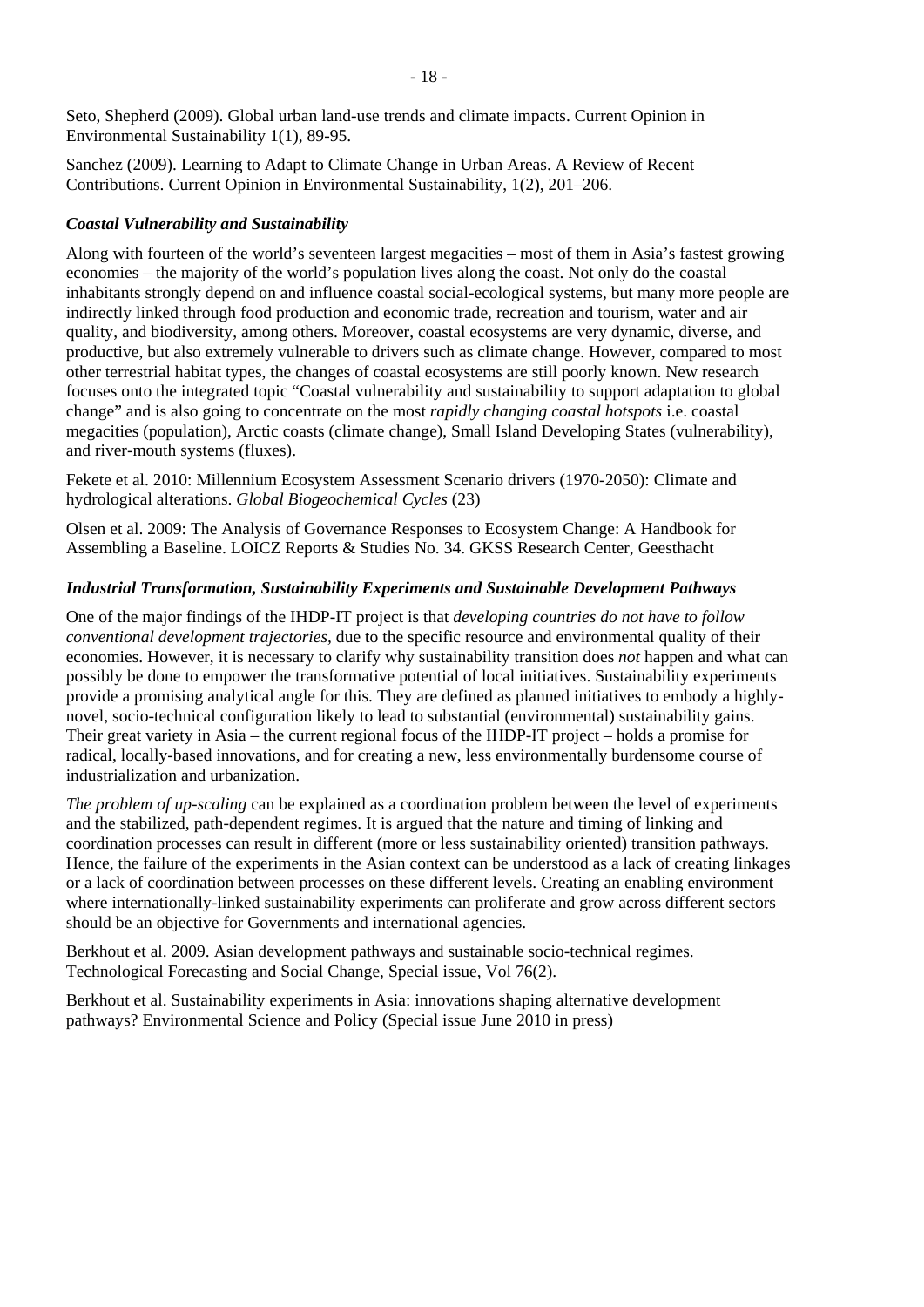### *The Governance Challenge*

COP 15 has clearly indicated the need for a global, effective architecture for earth system governance, including climate change governance, that is adaptive to changing circumstances, involves different stakeholders, is accountable and legitimate, also beyond the nation state, and that has an emphasis on fairness for everyone. This "starting point for a new global deal" matches with the scientific framework of the Earth System Governance project (ESG) that is addressing, for example, tension between *fragmentation and integration in decision-making in climate governance and its multilateral negotiation system.* By looking into the interplay of different institutional arrangements within an effective or less effective governance architecture, the project helps to understand the horizontal linkages of highly interdependent issue areas, for example between climate change and various fields of sustainable development, and vertical linkages from the global to the local level. Furthermore, important empirical areas of the project are options for post-2012 climate governance.

Oberthür, Stokke. Institutional Interaction and Global Environmental Change. Cambridge, MA: MIT Press. (forthcoming);

Biermann et al. 2009. The Fragmentation of Global Governance Architectures: A Framework for Analysis. Global Environmental Politics 9 (4):14-40;

## **Capacity Development**

The IHDP and its projects are continuously developing human dimensions research networks and building capacity, for example, in the thematic areas highlighted above, particularly with a focus on scholars from developing countries. As a global Programme, it pays much attention to the composition of its research groups to ensure a balance in gender, regional and disciplinary backgrounds. It was proven more often than not that the composition of such endeavours has an impact on how science is being conducted and which questions are being asked. For example, to bridge the "North-South Divide" remains a challenge in order to complement the "Western" approach towards science with perspectives from the "Global South", which often pay more attention to issues of equity and human well-being, or reach out to the development agenda more forcefully.

#### **Contact:**

Anantha Kumar Duraiappah, PhD, Executive Director IHDP: [duraiappah@ihdp.unu.edu](mailto:duraiappah@ihdp.unu.edu)

Website: http://www.ihdp.org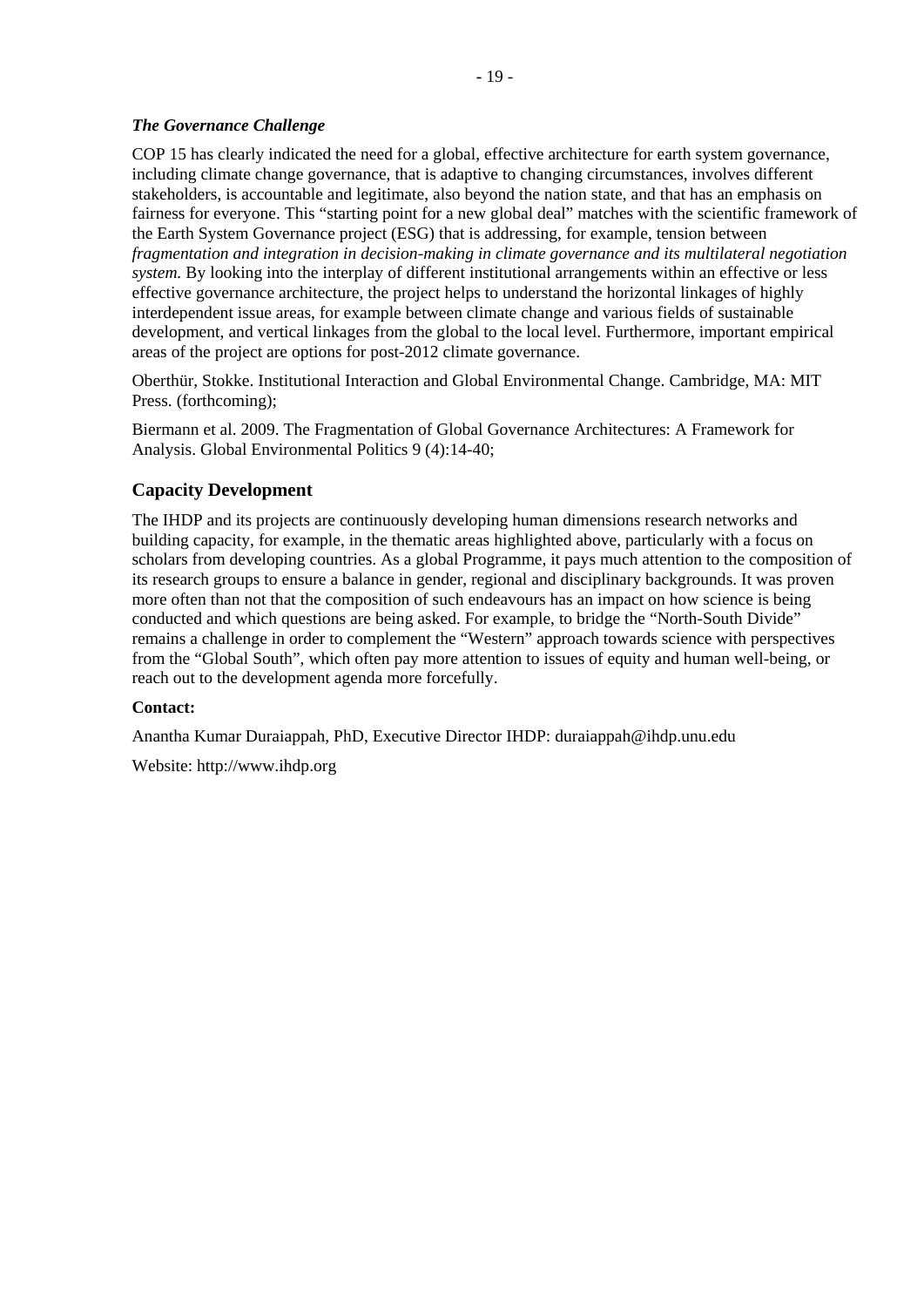# **World Climate Research Programme: Scientific Foundation for Decision Making**

## **Introduction**

WCRP supported a number of high priority scientific research activities during the past year in support of its mission of facilitating analysis and prediction of Earth's climate system variability and change for use in an increasing range of practical applications of direct relevance, benefit and value to society. These activities enabled progress on: 1) the scientific understanding of climate variability and change on seasonal, decadal and centennial time scales; 2) the analysis, interpretation and synthesis of the scientific knowledge in order to provide the required climate information for decision makers concerned with climate adaptation, mitigation and risk management; and 3) training and development of early career climate scientists, and a dialogue between climate experts and decision makers at the regional and global levels. In the following sessions, we provide some examples of these three categories of activities.

#### **Advancing Climate Science**

Under the auspices of the WCRP/CLIVAR Working Group on Coupled Modelling, 21 modelling groups are participating in the latest Climate Model Intercomparison Project (CMIP5, [http://cmip](http://cmip-pcmdi.llnl.gov/cmip5/)[pcmdi.llnl.gov/cmip5/](http://cmip-pcmdi.llnl.gov/cmip5/)) for providing global climate projections to the 5<sup>th</sup> IPCC Assessment Report (AR5). WCRP will make the results of global climate model runs available to worldwide community through a comprehensive archive. CMIP5 also includes a series of experiments on short-term climate prediction for the next 30 years.

WCRP/CLIVAR is facilitating the advancements in decadal climate prediction by organizing several workshops that address some of the challenges that decadal prediction poses. The WCRP/CLIVAR workshop that took place last year (November 2009) in Utrecht, NL, reviewed the initialization and perturbation techniques in earth system models and developed a roadmap to making skilful decadal predictions ([http://eprints.soton.ac.uk/79460/1/145\\_DecadalPrediction.pdf](http://eprints.soton.ac.uk/79460/1/145_DecadalPrediction.pdf)). Another workshop is being organized jointly by WCRP/CLIVAR working groups on ocean modelling development and global observation synthesis which will address the role of the ocean in decadal variability, predictability and prediction ([http://www.clivar.org/organization/wgomd/decadal/decadal.php\)](http://www.clivar.org/organization/wgomd/decadal/decadal.php).

Another major ongoing effort within WCRP is the Climate-system Historical Forecast Project (CHFP, http://www.clivar.org/organization/wgsip/chfp/chfp.php). This project is a multi-model, multiinstitutional experimental framework for the assessment of state-of-the-science seasonal forecast systems, and to evaluate the potential for untapped predictability due to interactions between the components of the climate system that are currently not fully accounted for in seasonal forecasts.

The WCRP core project on Stratospheric Processes and their Role in Climate (SPARC) has just completed Phase 2 of its Climate-Chemistry Model Validation Project (CCMVal), for more information see: [http://www.atmosp.physics.utoronto.ca/SPARC/CCMVAL\\_FINAL/index.php.](http://www.atmosp.physics.utoronto.ca/SPARC/CCMVAL_FINAL/index.php) The in-depth analysis of the climate - chemistry models' capabilities in the area of dynamics and transport, radiation, chemical processes and microphysics has led to very significant progress in representing the observed changes of the stratospheric ozone layer. The CCMVal2 report provides reassessment of the projections of ozone and UV radiation through the 21st century, which will constitute useful and timely contribution to the WMO/UNEP 2010 Scientific Assessment of Stratospheric Ozone Depletion and IPCC AR5.

Last year, WCRP Projects, Working Groups and Panels developed an implementation plan that describes the major research activities and initiatives WCRP will promote and undertake during the next several years. This plan was published in September 2009 and can be found at [http://wcrp.wmo.int/documents/WCRP\\_IP.pdf.](http://wcrp.wmo.int/documents/WCRP_IP.pdf)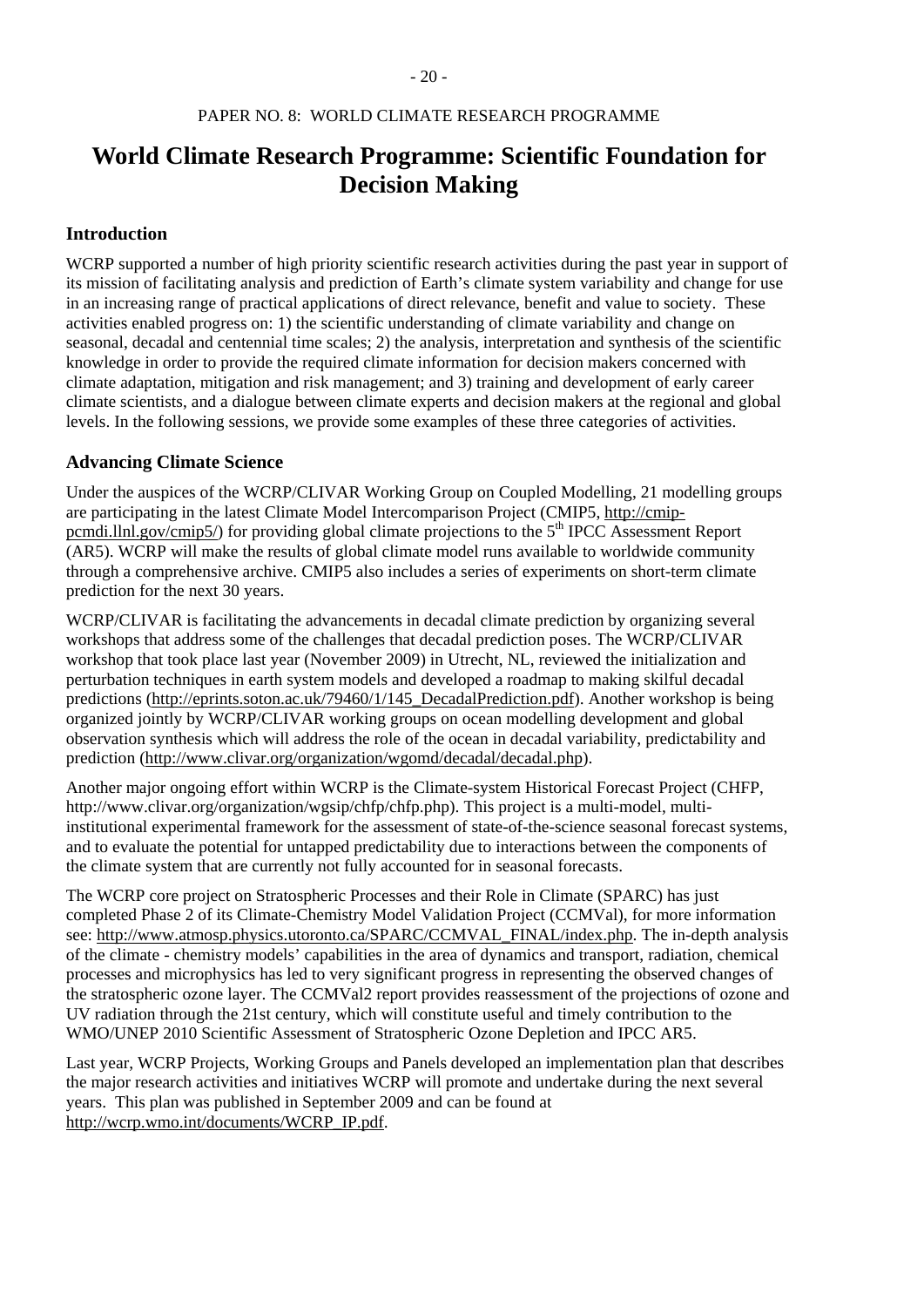WCRP is planning an Open Science Conference (OSC) entitle "Climate Information in Service of Society", to be held 24-28 October 2011 in Denver, Colorado (for more information see: [www.wcrp](http://www.wcrp-climate.org/conference2011)[climate.org/conference2011](http://www.wcrp-climate.org/conference2011)). The purpose of this conference which coincides with the  $30<sup>th</sup>$  Anniversary of WCRP is to assess our current knowledge of climate variability and change, identify the most urgent scientific issues and research challenges and ascertain how WCRP can best facilitate research and develop partnership critical for progress in addressing these challenges. The OSC will provide an excellent opportunity for exchange and collaboration across the international research communities/programmes (e.g. WCRP, WWRP, IGBP, IHDP), and users of climate information resulting from these research programmes.

# **Providing Climate Information for Decision Makers**

WCRP scientists played a major role in the success of the World Climate Conference-3 ([http://www.wmo.int/wcc3/page\\_en.php](http://www.wmo.int/wcc3/page_en.php)) held in Geneva in August 2009. The High Level segment agreed to establish a Global Framework for Climate Services (GFCS) to strengthen production, availability, delivery and application of science-based climate prediction and services. Strengthening of WCRP as well as ESSP partnership is seen as key to a successful GFCS.

The WCRP Task Force on Regional Climate Downscaling has launched the CORDEX project ([http://wcrp.ipsl.jussieu.fr/RCD\\_Projects/CORDEX/CORDEX.html\)](http://wcrp.ipsl.jussieu.fr/RCD_Projects/CORDEX/CORDEX.html) in order to provide qualitycontrolled data set and regional climate-based information for the recent historical past and 21st century projections. CORDEX domains cover the majority of populated land regions on the globe with a major focus on Africa. The project is well underway and is becoming a reference for the community. The group is organizing a workshop on facilitating the production of climate information and its use for assessing vulnerabilities, impacts and adaptation 14-16 June 2010 in Lille, France with active participation of the IPCC WG I and WG II communities, for more information see:

[http://wcrp.ipsl.jussieu.fr/Workshops/RegionalClimate/index.html.](http://wcrp.ipsl.jussieu.fr/Workshops/RegionalClimate/index.html)

The recently established WCRP/IOC Task Group on Sea-Level Variability is tasked to further improve the ability to assess the state of our scientific knowledge of global and regional sea level variability and changes, and the uncertainties associated with the contributions of related environmental factors. The group met for the first time in Bern, Switzerland in March 2010 and reviewed the understanding of the observed sea-level change as well as the progress in quantifying the different causes. WCRP and WMO published a global sea-level rise update for UNFCCC COP15

([http://wcrp.wmo.int/documents/sea\\_level\\_4page\\_en1.pdf](http://wcrp.wmo.int/documents/sea_level_4page_en1.pdf) ) and will contribute to the IPCC workshop on sea level rise and ice sheet instabilities 21-24 June 2010 in Kuala Lampur, Malaysia [\(http://www.ipcc](http://www.ipcc-wg1.unibe.ch/meetings/slrisi/slrisi.html)[wg1.unibe.ch/meetings/slrisi/slrisi.html\)](http://www.ipcc-wg1.unibe.ch/meetings/slrisi/slrisi.html).

WCRP is planning a series of regional workshops focused on the emerging needs for timely access to available scientific knowledge of climate variability and change by decision makers in a wide range of economic sectors:

- Noting the observed rapid loss of sea ice in the Arctic and the large spread of simulated sea- ice extent predictions in present models, WCRP is taking the lead in organizing a workshop on polar predictability on seasonal to multidecadal timescales in October 2010 in Bergen, Norway.
- WCRP is working with the climate community at global, regional and national levels to provide decision makers with the most comprehensive views on South American climate, including the potential for ENSO-Climate Change interactions over South America and related trends, teleconnections and potential impacts, based on the best science available for the region. This is the motivation for the WCRP workshop on ENSO, Decadal Variability and Climate Change in South America that will take place on 12-14 October 2010 in Guayaquil, Ecuador, ([http://www.clivar.org/organization/pacific/meetings/enso/motive.php\)](http://www.clivar.org/organization/pacific/meetings/enso/motive.php)
- WCRP is working with its weather research sister programme at WMO (WWRP) to pursue a seamless approach to predictions of weather and climate on all time scales. Current activities